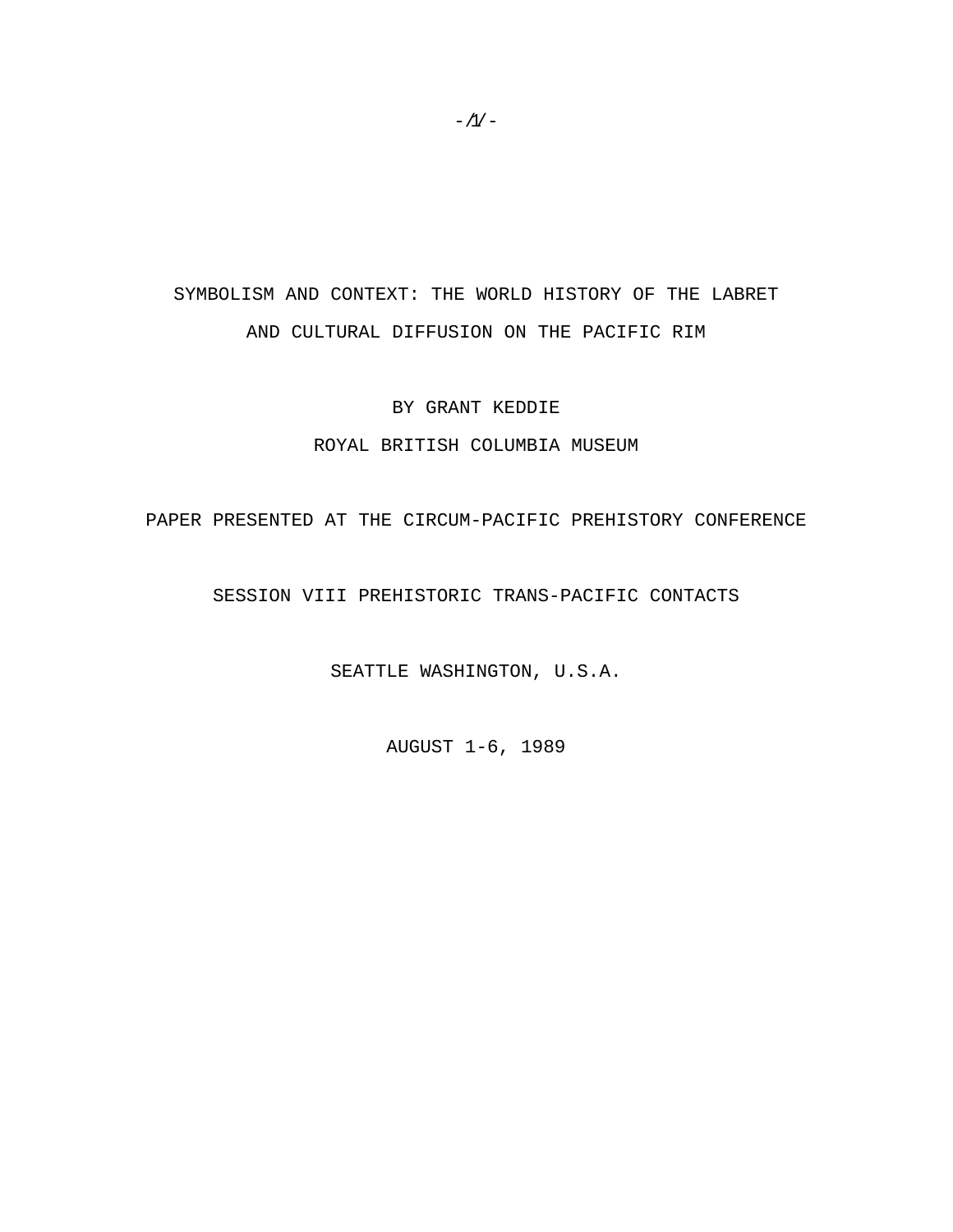# SYMBOLISM AND CONTEXT: THE WORLD HISTORY OF THE LABRET AND CULTURAL DIFFUSION ON THE PACIFIC RIM BY GRANT KEDDIE ROYAL British Columbia MUSEUM

Introduction

 The question of whether or not Asiatic cultures have influenced cultures of the New World is linked with the problem of how we tell whether cultural charge is internal or external. As Hodder points out "all change incorporates continuity and the archaeologist can emphasize one or the other at will". The problem he suggests has been "the failure to identify continuity and change as social-symbolic processes". There is, he argues, a "need for archaeologists to examine the origin and divergence of long-term cultural traditions" (1987a:8).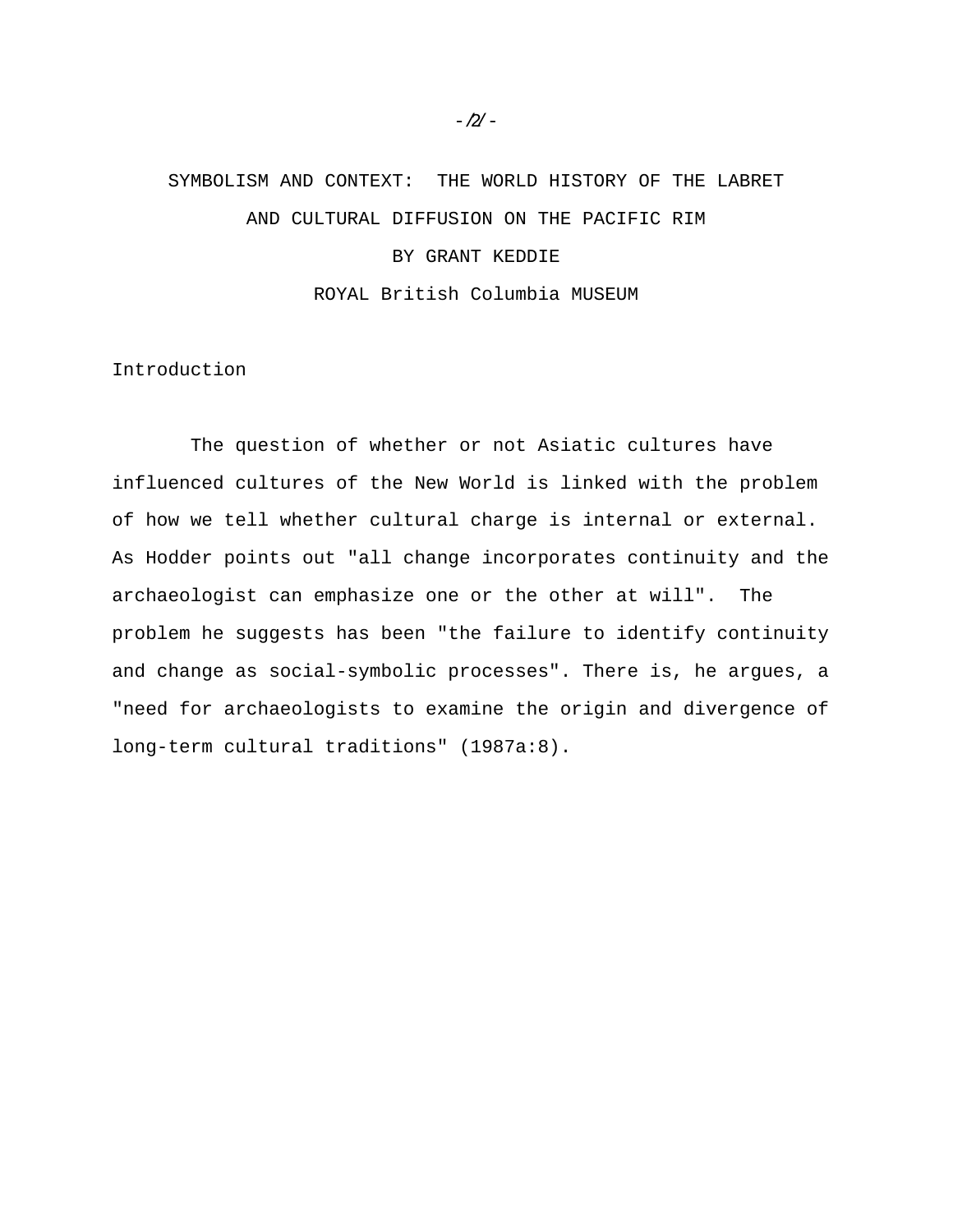

 I will present an overview of my ongoing studies on the long-term cultural history of the labret (figure 1). This is not intended to be conclusive in itself but as a demonstration of the kinds of studies that need to be undertaken to gain a better understanding of diffusion processes and a new perspective on trans-oceanic cultural influence in the New World.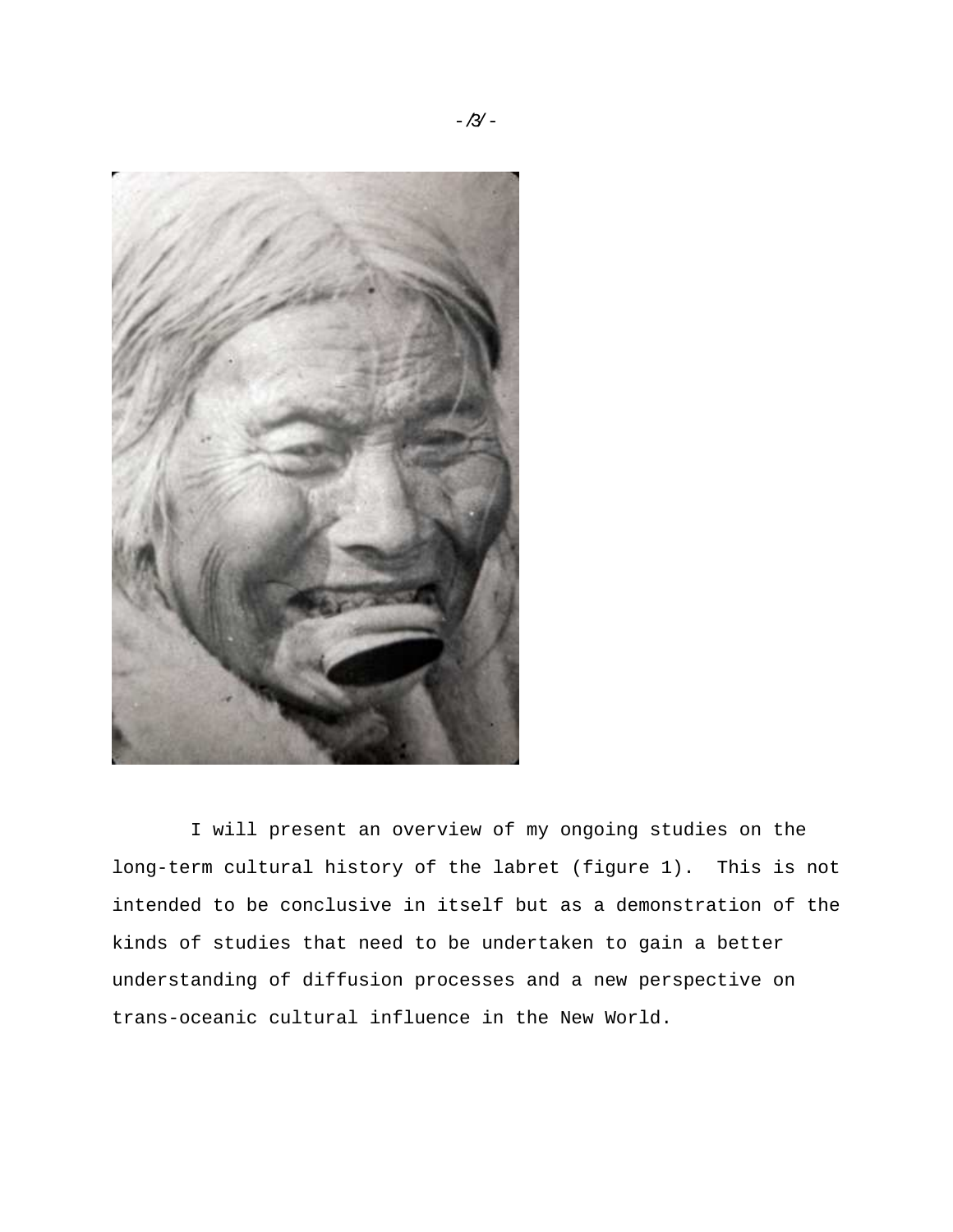A Labret is an ornament worn in and projecting from a hole(s) pierced through the skin below the lower and/or upper lip or near the corners of the mouth. They occur in many shapes and sizes and are made of various materials, such as stone, bone, wood, shell, coal, ivory, glass, copper, silver, or gold. They can be made from a single item or composed of several parts and worn singularly or in combination with others (Keddie 1980). Labrets have an 8000 to 10000 year history and are still worn in some parts of the world to this day. They occur or occurred in select parts of Central Africa, the Middle East, and the Pacific Rim from Northern Japan to the Northwestern United States, northern Central America and northern and central South America.

 Since the 1950's, among American archaeologists there has been an increasing movement away from examining the interactions between cultural areas. This comes as a result of the development of a region-oriented cultural/ecological archaeology. In part, this was a reaction to early diffusionist ideas, which largely ignored contextual or processual questions.

 More recently there has been movement to recognize and identify the symbolic content of archaeological data, with the application of Hodder's ideas (1982) and others on the contextual analysis of symbolic meanings; a new dimension has been added to studies in cultural diffusion.

 $-/4/-$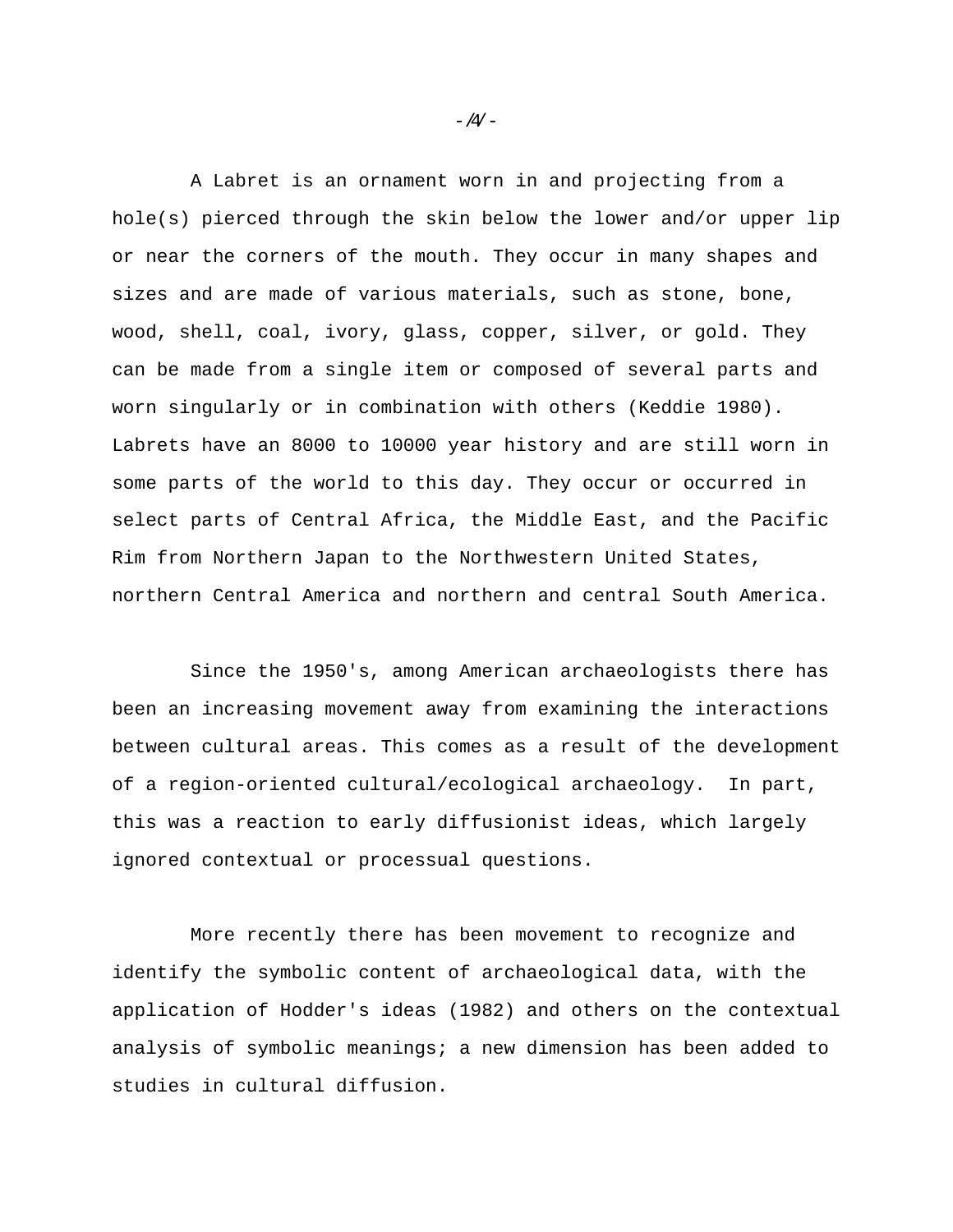Today we are interested not just in the facts of diffusion, that is, showing the connected distribution of similar objects, but in explaining why traits diffuse. Examining specific traits and their relation to other traits that occur on the Pacific Rim is an effective way to gain an understanding of the cultural-historical processes that occurred in the past.

 With this new perspective, developments in regional studies, and new ways of perceiving the issues of cultural diffusion and cultural interaction (Hayden 1978; Schortman and Urban 1987) there is also a need to expand upon the existing regional research base and develop new strategies that will allow us to comprehend long-distance processes around the Pacific Rim.



## **The Study of Labrets**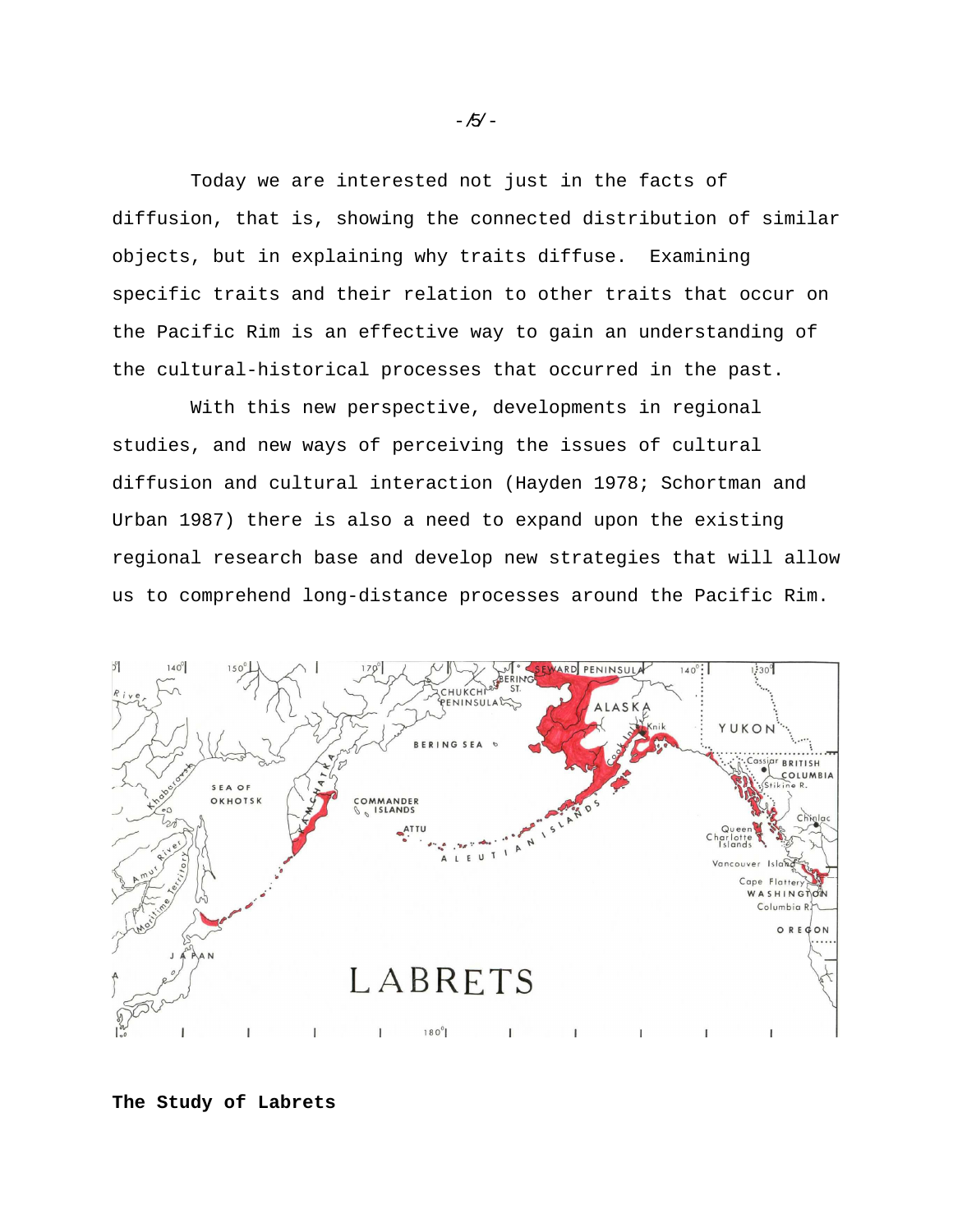The impression of most investigators is that labrets are scattered throughout the world and are therefore an item of material culture, which is subject to random, multiple independent invention. Labrets, like other items of bodily adornment, are often perceived within cultures as objects of "fads" that pass easily in and out of existence. This assumption is clearly wrong. Labrets are important visible conveyors of information and as such are very conservative elements of culture. I contend that observations of the symbolic and contextual significance of labrets, and what I perceive to be the processes by which they diffuse, provide evidence that interaction between cultures involving intensive trade/marriage alliances over broad areas and involving extensive sea travel were present around the Pacific Rim 5000 years ago. These cultural exchanges played an important role in launching the "developmental stage" (see Fladmark 1986) of cultures on the Northwest coast and possibly had an effect on those of Mesoamerica as well.

 The world distribution of labrets is very limited. From my observations independent development of labrets seems to be a rare occurrence. Labrets originate and disperse from a maximum of six localities in the World. These potential locations of origin include two locations in the Near East, and one each in central Africa, the North Pacific Rim, Mexico and South America. Through observations of both the historic process by which

 $-$  /6/  $-$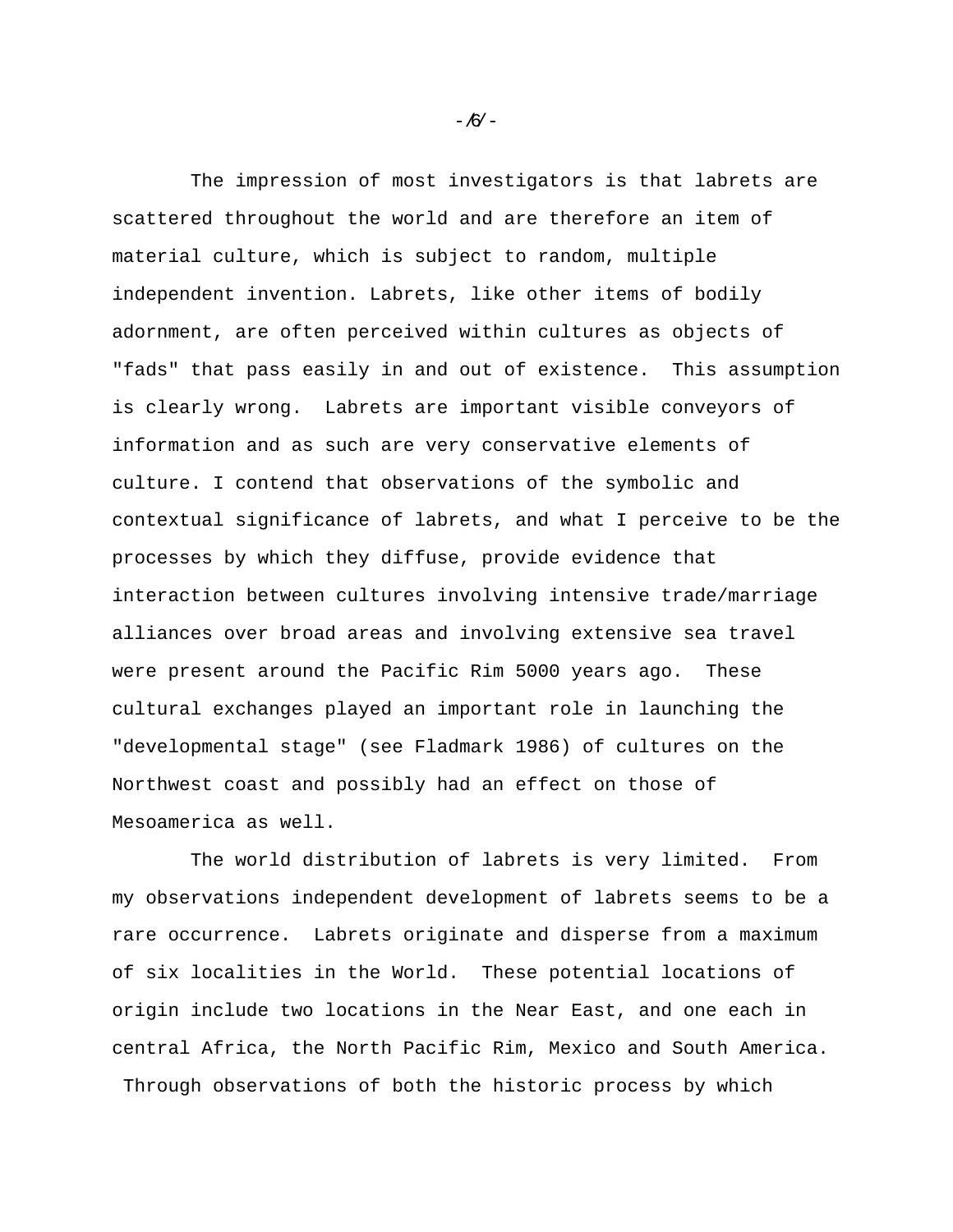labrets transfer from one culture to another and the archaeological record in each of these settings we can gain important insights as to the nature of interrelationships in other settings. I have chosen to focus on labrets because, as Mack states:

"It can plausibly be argued that objects associated with the body are more intimately and explicitly linked to questions of social identity than any other form of material expression. In the most immediate sense self-adornment is an act of self-definition" (1982:117).

 It has been argued that "ideational structures are the most lasting and determinant" (1987b:7) and "the facets of a technology least likely to be transmitted to a new societal context are those that pertain to the most sacred realm of experience." (Hodder 1982:204). I have observed that labrets are symbolically tied to the most sacred realms of cultural experience and thereby reflect complex ideational structures.

 As metaphors labrets have an effect on human behavior within and between societies. The most obvious effects are behavior, which results from recognition of sex, age, rank and ethnic affiliation. Through their associations in origin myths, labrets clearly represent a visual key to social, cultural, political and cosmological concerns. The primary cultural function of these objects is to empower elites by symbolically

 $-7/ -$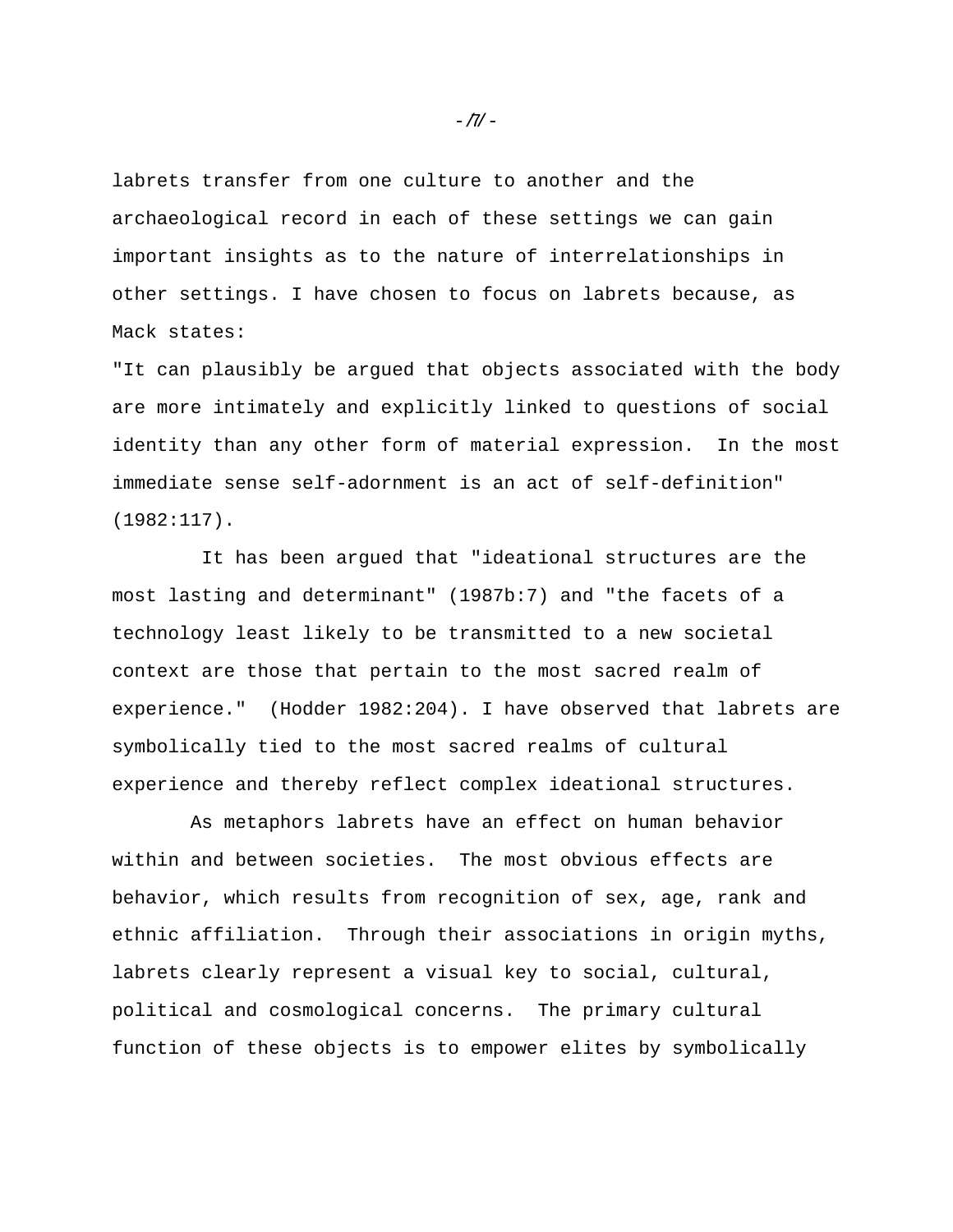associating them with the sacred realms of the mythological past or the mysteries of the present.

 One example of the ways in which labrets become symbolically significant is found among the people of the central Sahel where the wearing of the labret causes a resemblance to the mythological frog which taught the first women how to instruct her daughters (Lebeuf 1953:1326). Other examples include the gold eagle labret of the Aztec emperor representing the eagle that guided the Aztecs to their place of origin (Weaver 1981), and the Mixtec Jaguar labret whose tongue moved up and down when the wearer spoke. A circle on the labrets worn by the Suya of Brazil represents the Pleiades, whose position in the sky is a time regulator for seasons and economic events (Seeger 1981:64).

 Over the years, I have examined the cultural complexity of labrets in various regions, the degree of symbolic content and its relation to the social order, the length of their use in each area, the extent of social changes, which the labrets have survived. Also, the relationship of labrets to the organization and direction of trade, population movements, and intersocietal interactions. I have also examined the circumstances under which labrets diffuse to other groups and the conditions under which they disappear from a culture.

 I have found that Labrets which occur in two culturally distinct but geographically linked areas are most likely to be associated with two processes: (1) population migration, and (2)

 $-$  /8/  $-$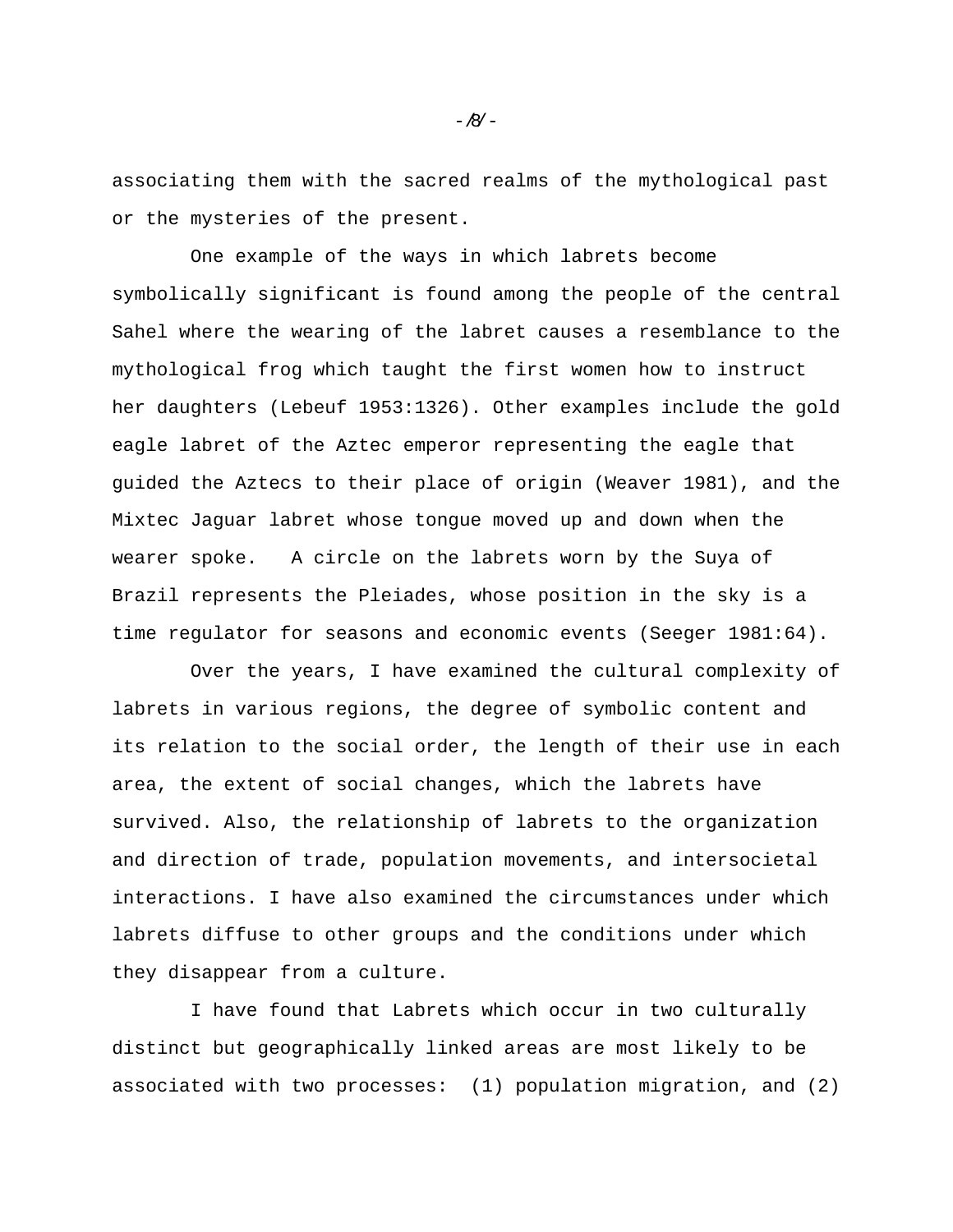extensive relations between two groups of people of sufficient intensity to result in the transfer of both the labret and the complex body of knowledge associated with its role in supporting the social position of the wearer. This latter is usually the result of a combination of intensive trade and intermarriage. Such processes occur worldwide.

 Exceptions to this process would occur when there was evidence of the temporary residence of one group composed of a special class, such as traders or military personnel, in another group's territory. This occurs, for example, with the finding of Zapotec labrets in fortified sites among subjugated non-labret wearers (Redman 1983:11). There may also be transference of the labret through marriage for the purposes of establishing military or political alliances. In addition, use of labrets may be extended to those who are "non-wearers" when the labret is given as a distinguishing military award as occurred in the Aztec Empire.

 $-$  /9/  $-$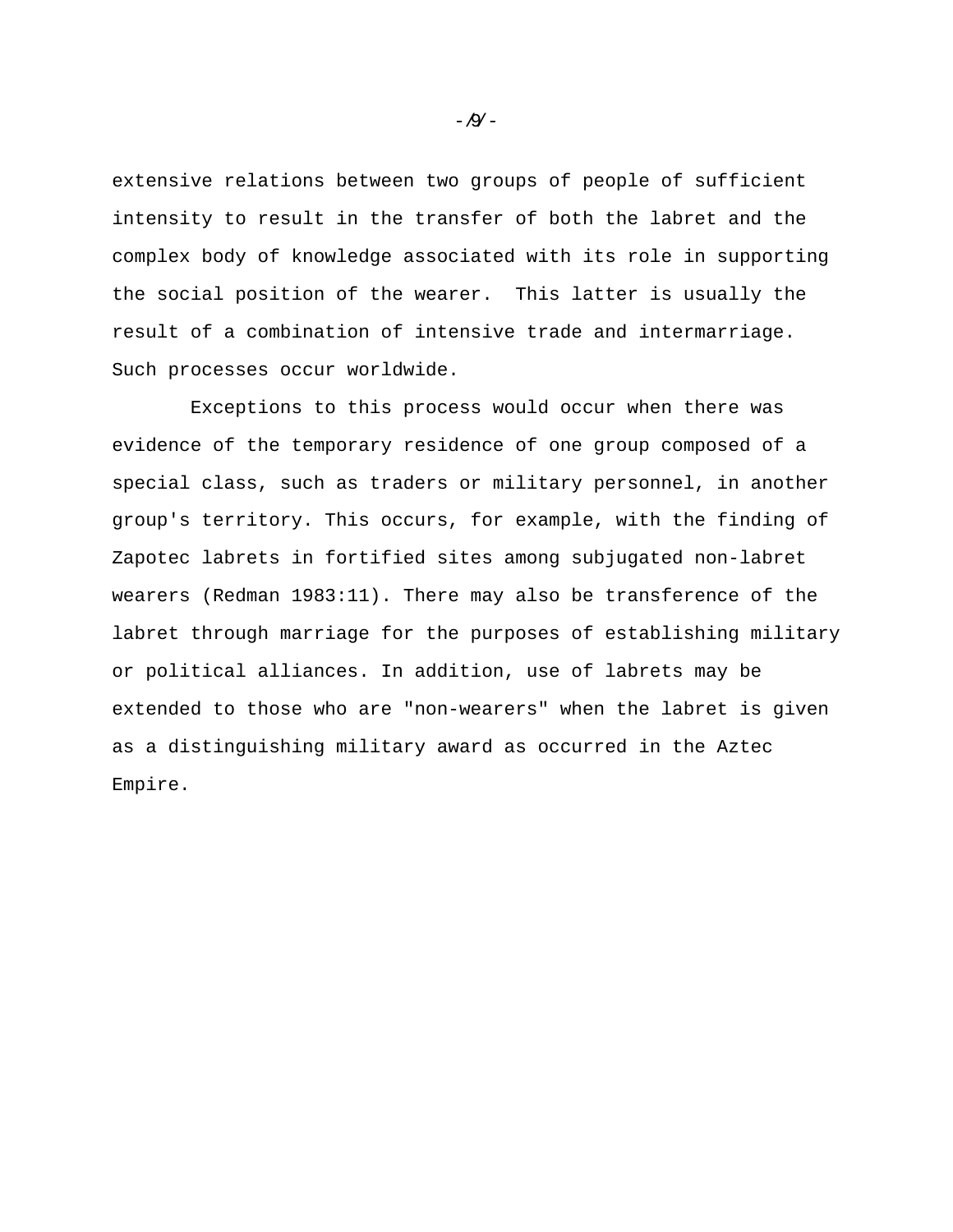In the sections to follow, I discuss labrets as they appear or appeared in various areas.

#### **Neolithic Near East**

 In the old world, labrets appear 8400 years ago in Iran (Hole 1969), 7000 years ago in the Balkans and 5300 years ago in the upper Nile Valley of Sudan. These are developed societies with diversified adaptations focused on domesticated plants and animals. Whether there were cultural connections between these areas is still a subject of much debate (Wenke 1988). In the Balkans, labrets lasted for a thousand years and then disappeared with the introduction of other cultures. In Iran and Sudan, labrets persisted for thousands of years surviving major shifts in economy.

 Labrets flourished in western central Iran along the flanks of the Zagros Mountain region and bordering eastern Iraq (Mesopotamia). Between 8400 B.P. and 7600 B.P. they were present in the area from southwestern Iran through the Djeitun culture area, which extends in a long narrow strip along the trade route from the south end of the Caspian Sea to the southern Turkmenistan border. There is good evidence of cultural interactions between the Djeitun culture and western central Iran (Masson and Sarianidi 1985:45).

 $-\chi\phi$ -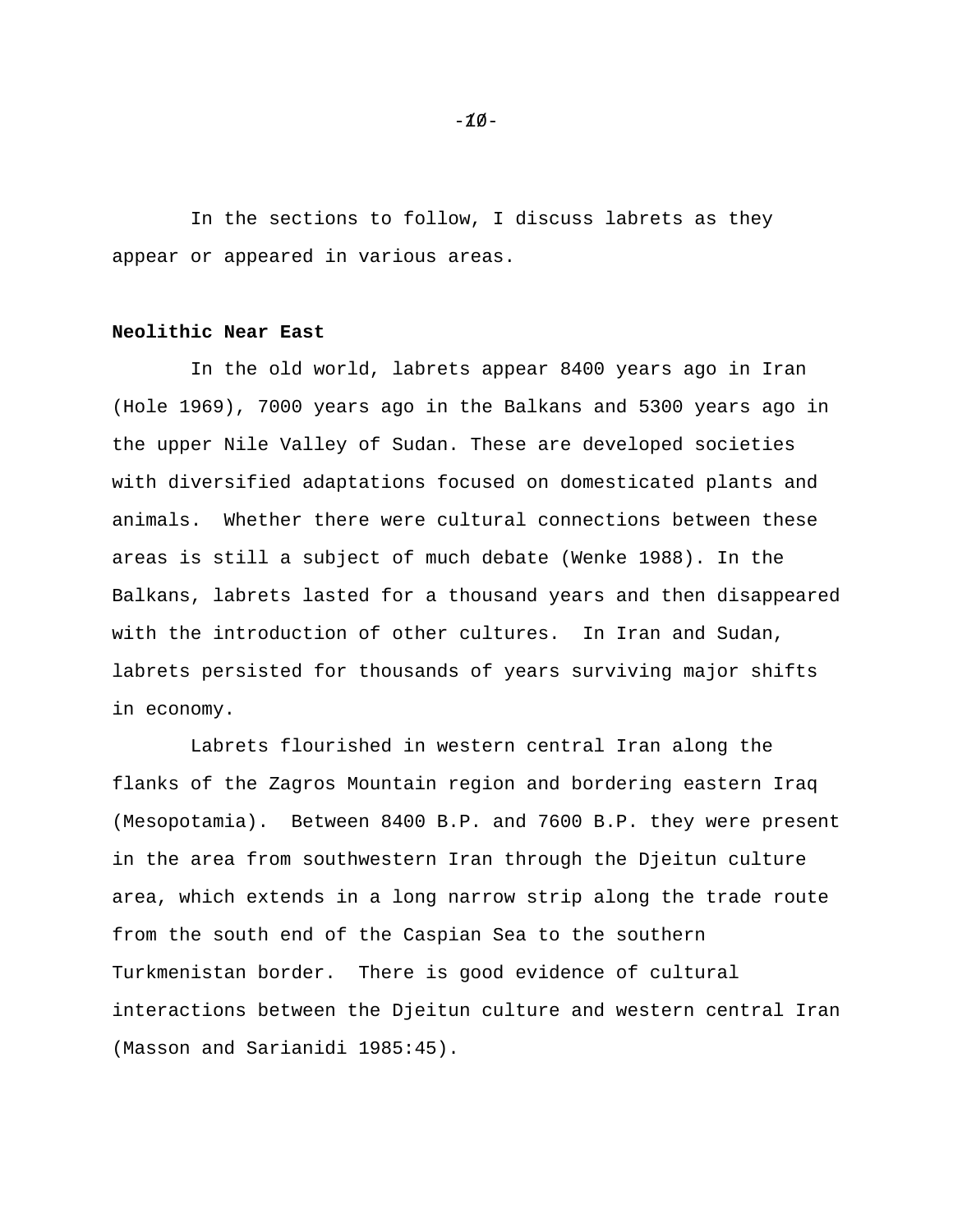By 7000 B.P., labrets extended into southern Mesopotamia (S.E. Iraq) with the first large settlements and a shift in economy from dry farming practices to larger scale irrigation agriculture. By 6500 B.P. labrets were found in northern Mesopotamia (N.E. Iraq) likely the result of a very rapid expansion of southern Mesopotamian influence. Labrets are found in an expanded geographical area with the Ubaid culture, but then about 5500 B.P. disappeared from the main settlements in the most populated areas at the onset of the Uruk period when larger urban centers began to appear and when foreign influences were present. It appears that the ideational value structure reflected in labrets was no longer supported by either new religions or intrusive cultures. In Iran, according to Arasteh (Kirk et al. 1977), the process of assimilation by outside cultures seems to have progressed further in the more settled groups with the least effect on nomadic groups. The disappearance of labrets follows this general pattern.

 $-\chi\chi$ -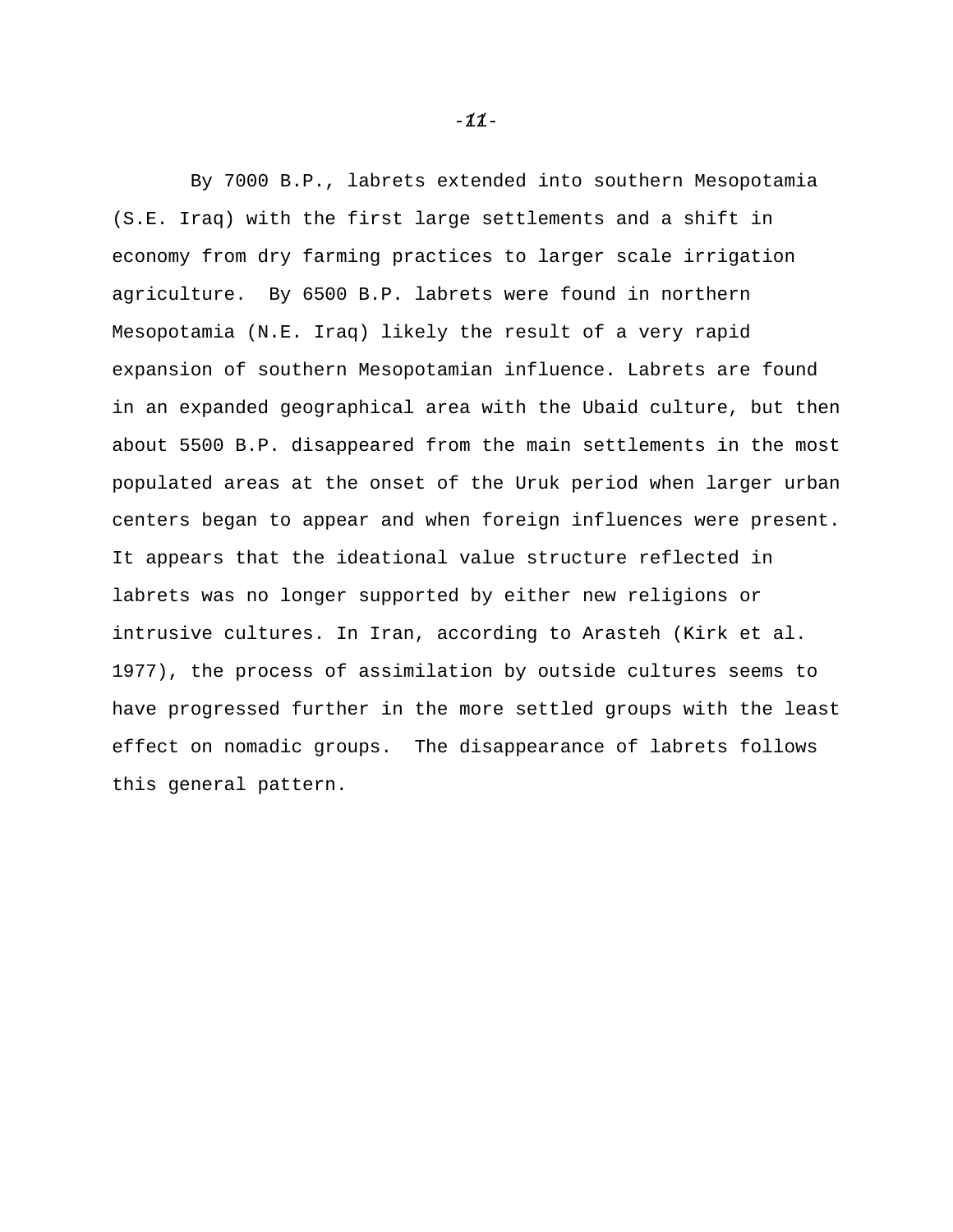

## **Africa**

 The first labrets in Africa appear in central Sudan at the site of Esh Shaheinab (50 km N. Khartoum) 5300 years ago (Phillipson 1985:166-117, Wendorf 1980:279, Cole 1963:277). From this location labret wearing, Nilo-Saharan language groups spread across the Sahel to Lake Chad and beyond to Mali (Colette 1933; Labouret 1952; Lebeuf 1953). This area was to become the location of the major trade route between northeast and West Africa.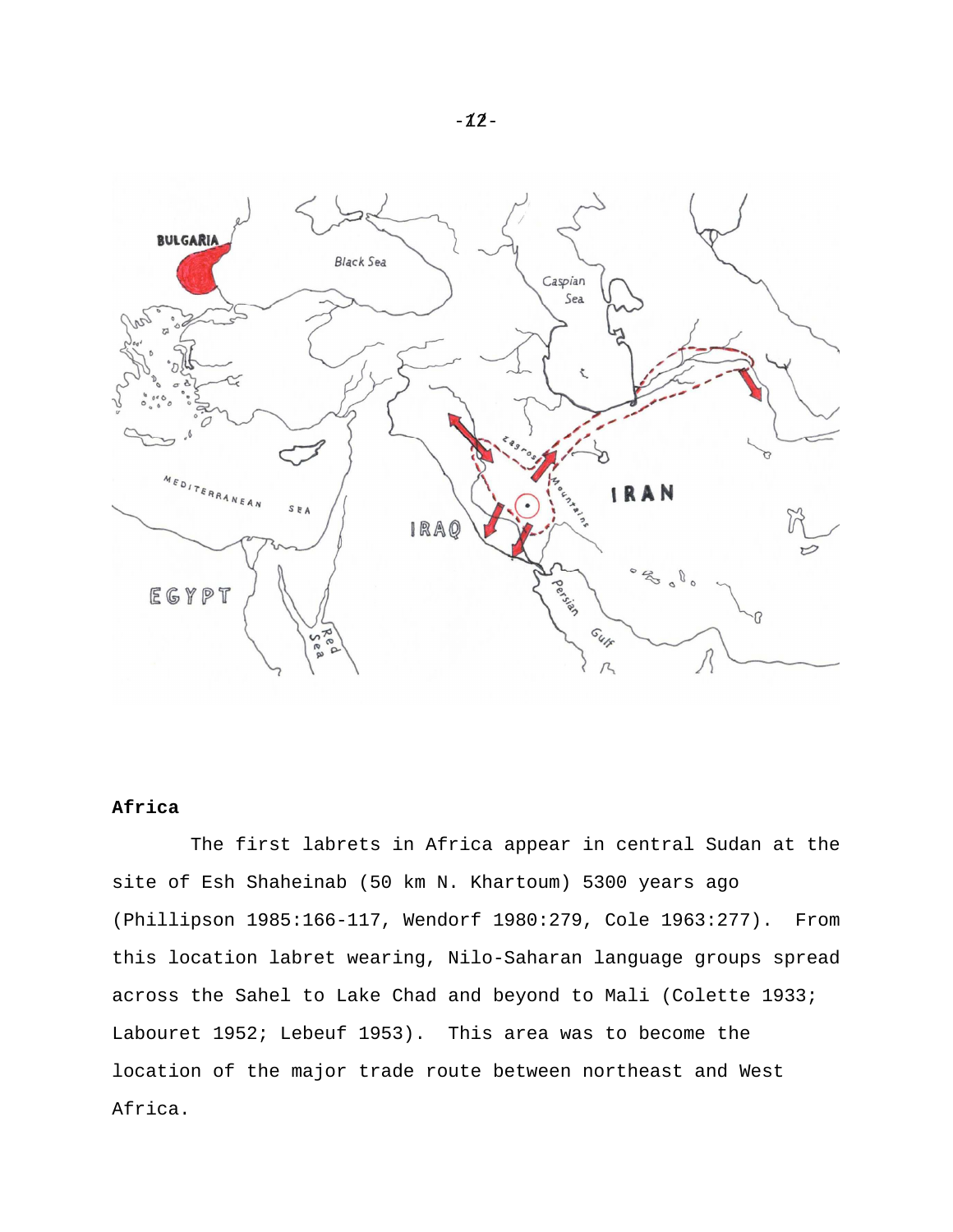Labrets spread to Congo-Kordofanian speakers to the south through direct contact with Nilo-Saharan speakers. The labret wearing Yoruba and kindred peoples of central Nigeria believe they are descended from immigrants of the Nile valley region. By about 3000 years ago labret wearers had spread to the south across the western Sahel; this migration occurred because of climatic deterioration.

 Labrets disappeared from the northern fringe of the Sahel in areas occupied by Afro-Asiatic speakers. In the eastern areas, because of influences from Egypt and the development of the kingdom of Meroe, which was dominated by non-labret wearers, the practice of labret wearing was dispersed from the principal populated areas of the north. In the Sudan labrets survived a shift from a sedentary agricultural to a mobile pastoralist adaptation (Sadr 1988). A movement of Nilo-Saharan peoples in the last few millennia took the custom south into Uganda and along a narrow corridor into Kenya. Another southward movement occurred in the eastern Congo and then spread south along a narrow corridor as far as northern Mozambique.

 By 1100 B.P., Arab influence and Islamic traditions signaled the demise of the labret in the northwestern Sahel. Labrets were not worn by the rulers of a number of Empires spread across the Sahel from the 9th to 16th century. As a result, labrets fell out of use in most parts of these areas. However, the rulers of the Kingdom of Nok (440 B.C. - A.D. 200) continued

 $-13-$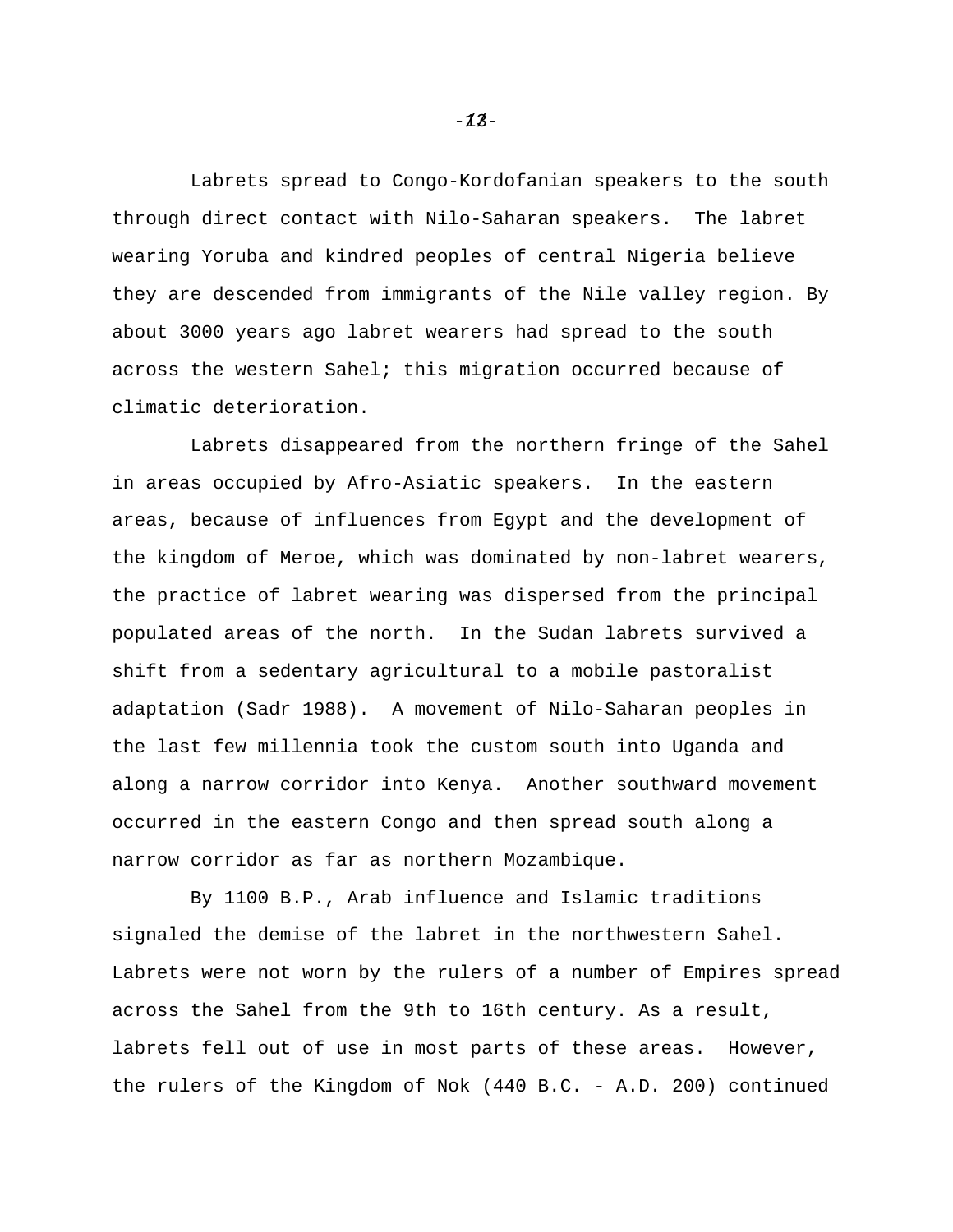the practice, helping to sustain the custom along the southern edge of the western Sahel and causing its further dispersal. Labrets were a dominant feature at Ife, the religious center of the Yoruba people some 800 years ago.

 During the period of Arab slave trade, further migrations occurred; and the last 500 years has seen the gradual shrinking of labret wearing populations into economically more peripheral areas across the Sahel.

 The history of labrets in Africa shows that they are persistent and will survive as long as the value structure associated with them remains intact. They disappear only when populations are integrated with cultures, which are more dominant, or because of major population displacement.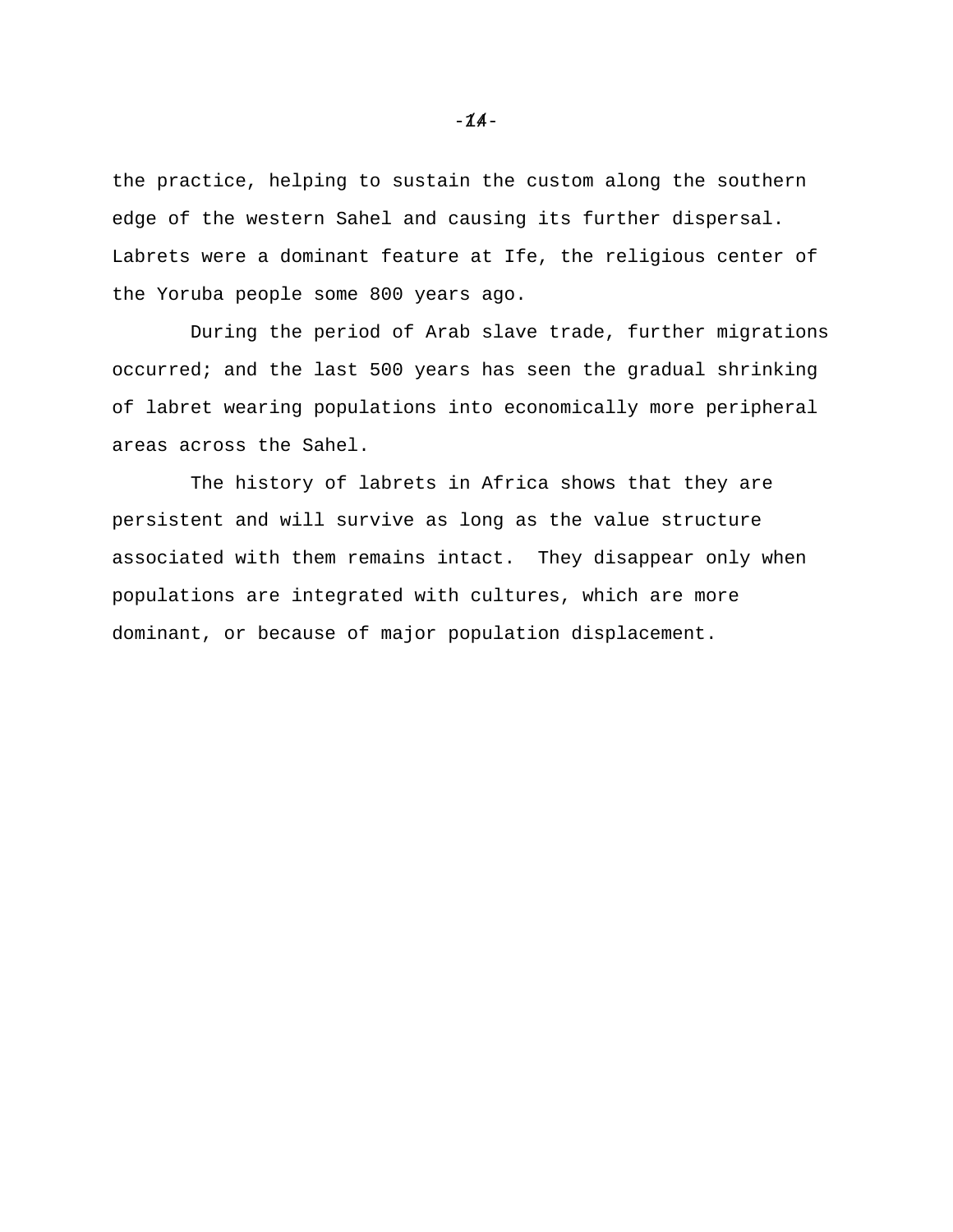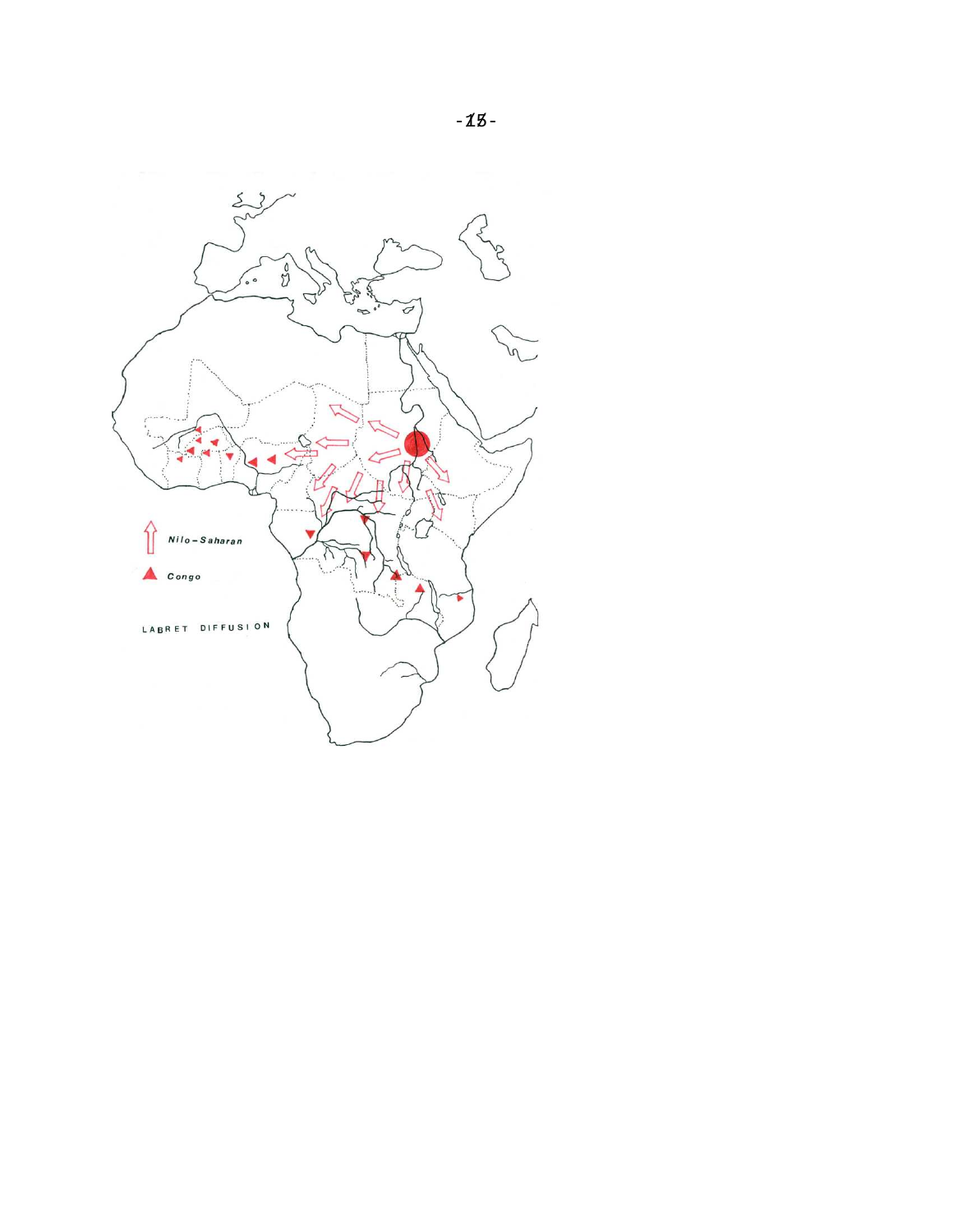#### **Mesoamerica**

 Labrets first appear on figurines with ear spools in the Ocos phase of the Mesoamerican Early Formative on the Pacific coast of Chiapas about 3500 to 3350 years ago (Blake 1989). They are found in the valley of Oaxaca about 3100 years ago (San Jose Phase) (Kowalewski, et al. 1989) and 200 years later in the Tehuacan Valley (Santa Maria Phase) (MacNeish et al. 1967). Similarity in pottery styles suggests trade contact between the latter two areas. Although the pan-Mesoamerican Formative cultures had similar artifact assemblages, labrets were initially restricted to these limited areas.

 When labrets were introduced into the valley of Oaxaca people were, according to Flannery, "engaged in production of ornaments of shell and magnetite on a larger scale than any other known contemporary community in the region, and maintained trade relations with other areas of Mesoamerica" (Flannery et al. 1981:4).

 During the middle Formative to Early Classic period (2800-1500 B.P.) the Mixtec acquired the custom of wearing labrets because of contact with the Zapotecs. Labrets spread to Teotihuacan and the Valley of Mexico from the Mixteca at a time when there were "clear material cultural affiliations" (Spores 1984:5-6) between those areas. During the Post classic Period (1000 B.P.) labrets spread to other areas when Mixtec culture was "having a powerful impact on the cultures of Oaxaca, Puebla, and

 $-\chi_{\emptyset}$ -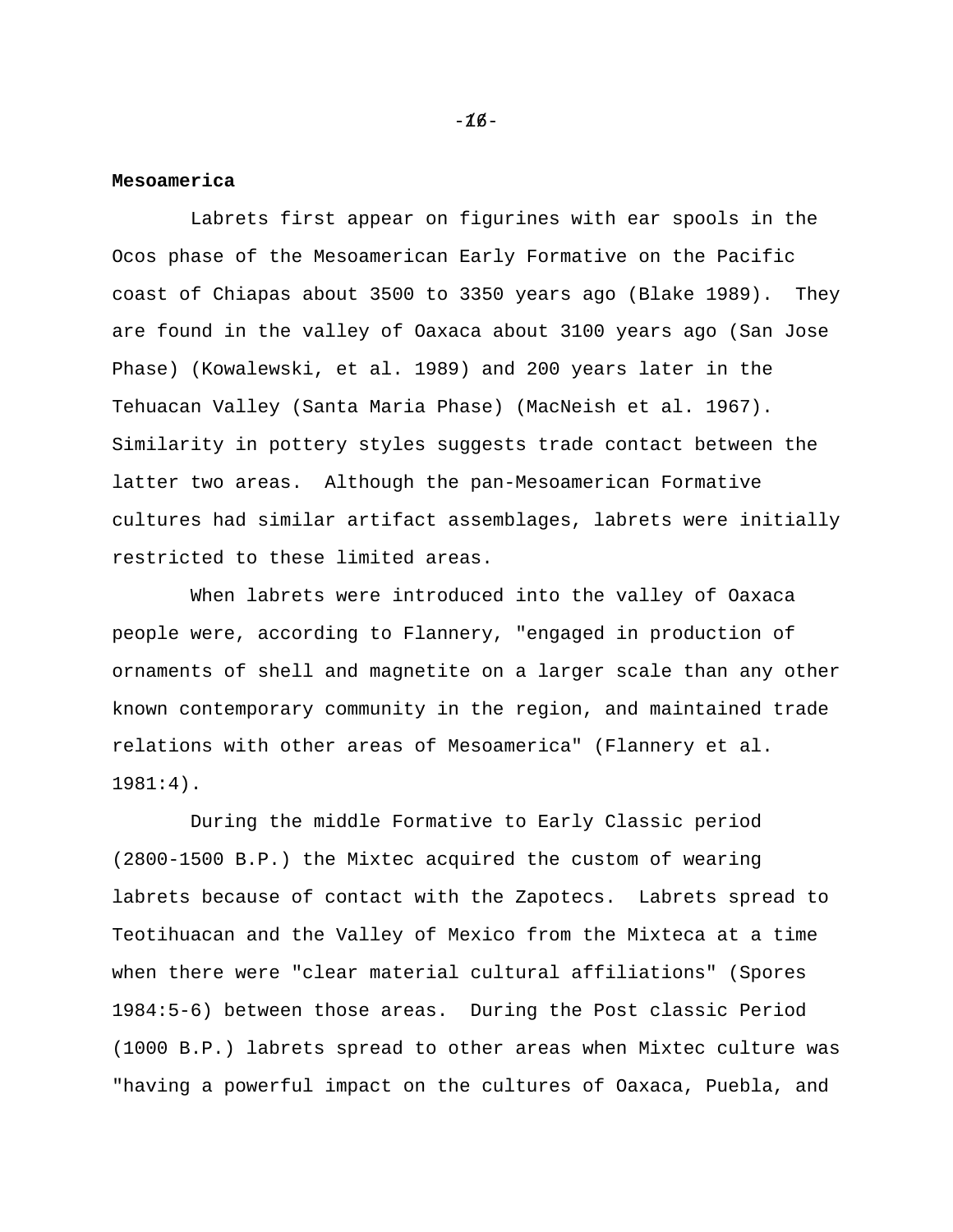the Valley of Mexico." (Spores 1984:6). The Toltecs (900 A.D.-1168 A.D.) appear to have acquired the labret through intermarriage with groups in the Valley of Mexico or through the Mixtecs. Their favorite deity, Quetzalcoatl, is sometimes shown with a labret. There was likely a close relationship between the Toltecs and Mixtecs (Weaver 1981:390).

 The Toltecs were responsible for the spread of labrets to certain areas of northern and northwestern Mexico. In some cases labrets were adopted through alliances with local peoples but in more remote areas they are found only in Toltec related defensive structures (Foster and Weigand 1985).

 At least some lineages among the Totonacs (1150-750 B.P.) in the Vera Cruz area of the Gulf Coast adopted the labret under influence from the Toltec or Mixtec. In Maya kingdoms of the eastern Yucatan peninsula, during the Late Classic Period labrets appear for the first time among groups of noble warriors claiming descent from the Toltec rulers of Tula (Blake 1984:1; Coe et. al. 1986:134).

 In the Michoacan region of western Mexico the Tarascan Kings (850-450 B.P.) wore labrets that had earlier been acquired from the Toltecs. By tradition one of seven women buried with a Tarascan King was called "caretaker of the lip plugs" (Weaver 1981:472).

 The Aztecs (c. 625-429 B.P.) adopted labrets through intermarriage with surviving Toltec lineages. This resulted in

 $-17-$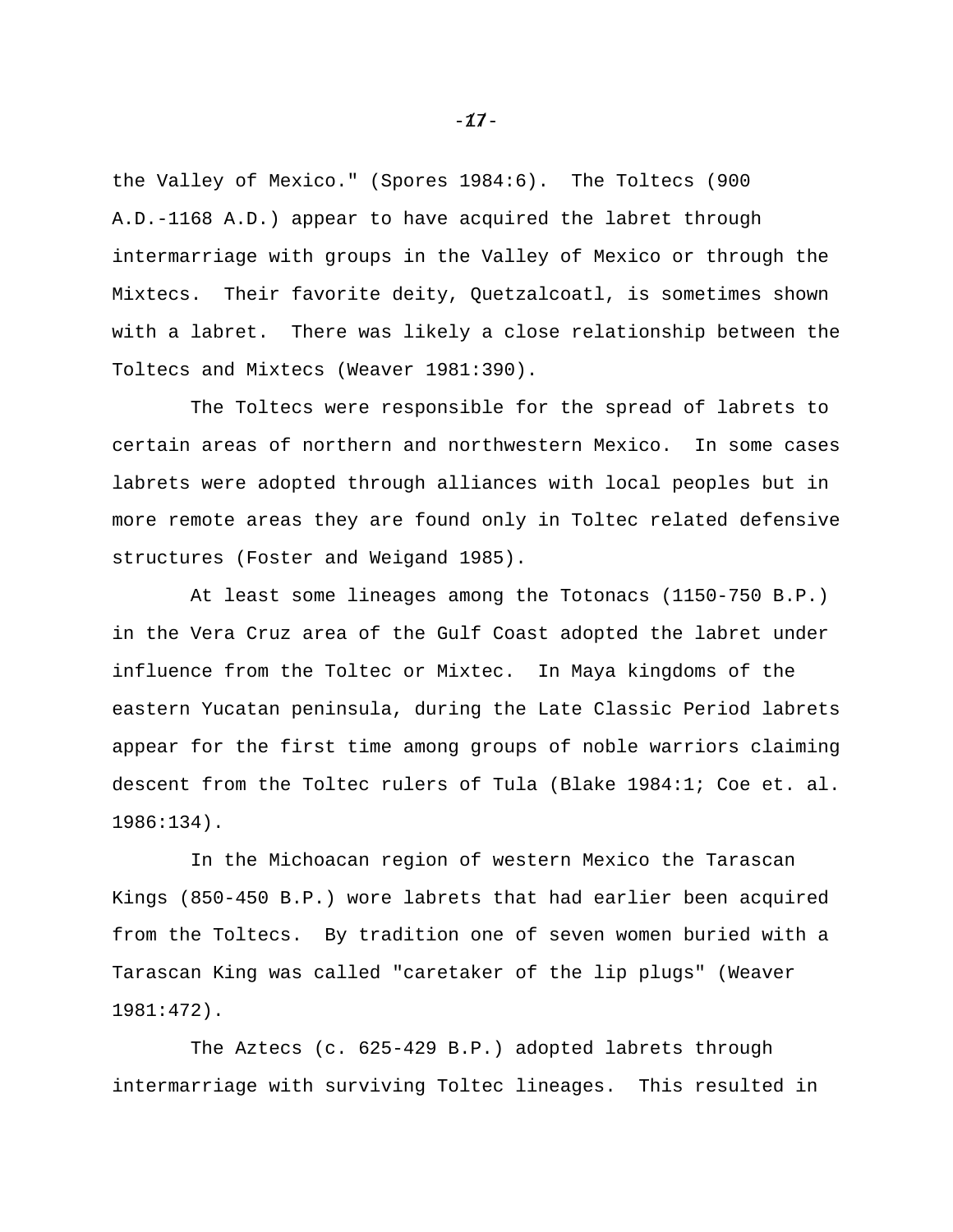their further dispersal of labrets shortly before the contact period. The Aztecs specified the type of labrets for each rank.

 These specifications involved the use of many types of raw materials and many different shapes (Bernal 1980: 53; Burland & Forman 1980:61, 90; Anawalt 1981:30-31, 47-52, 60 & 69, 114, Plate 6, 198, fig. 58).

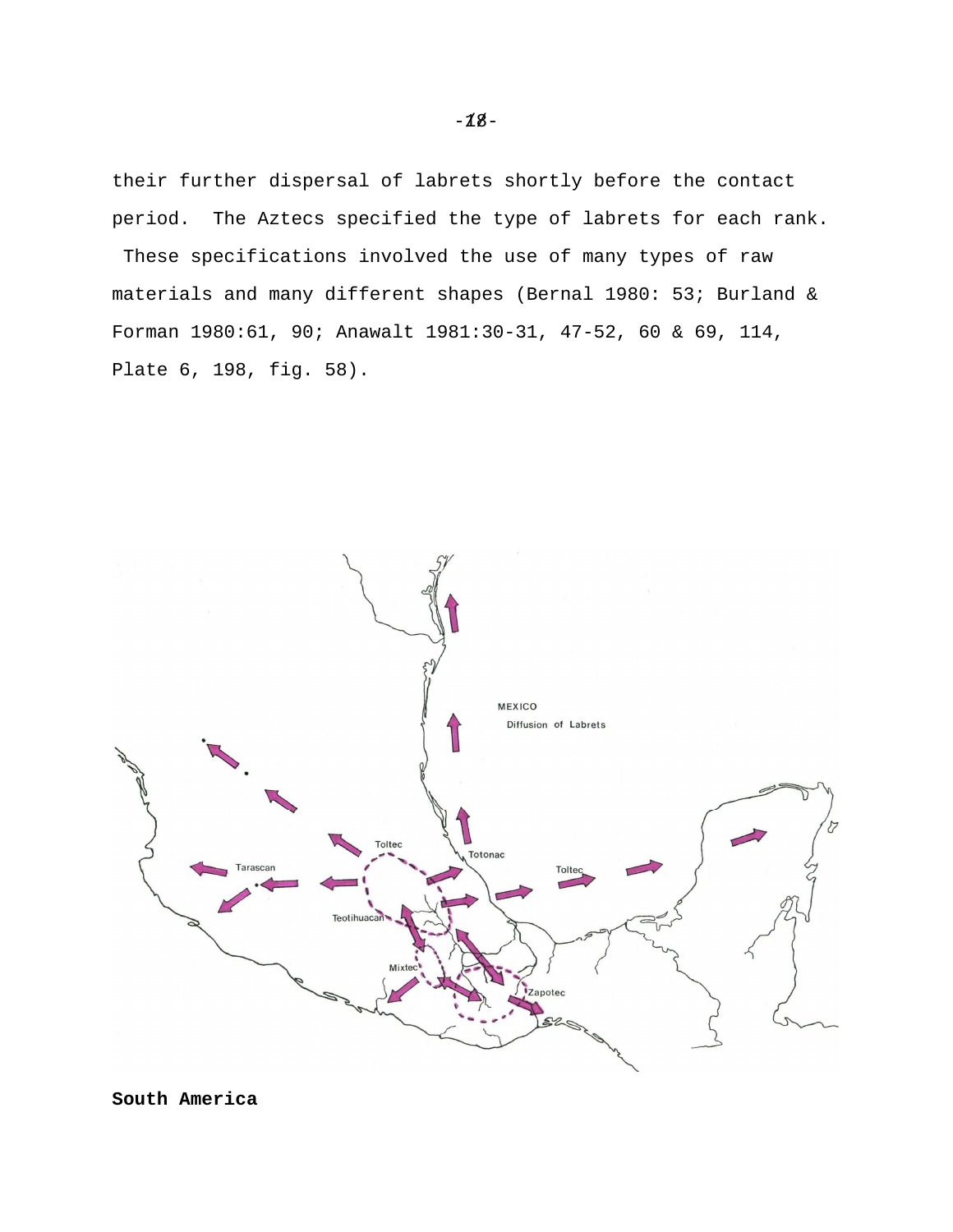Labrets appear in coastal Ecuador 2500 years ago at the beginning of the regional developmental period (Meggers l966). Their diffusion through maritime contacts from the west coast of Mexico is certainly a possibility. Exchanges in metallurgical techniques, ceramics and other items were part of a network of maritime trade between Ecuador and Mesoamerica between 3500 and 1300 B.P. (see Weaver 1981; 496-501 with references, Davis 1975:58, Hosler 1988:834, 841).

 Labrets appear in the Mochica culture of Peru 200 years after their appearance in Ecuador. They may have been introduced from Ecuador or West Mexico where similar ceramics are found. Labrets occur in the Chimu culture of Peru and had by 1500 B.P. spread to Tihuanaco culture in Bolivia and to Northern Argentina. By coastal routes with Peruvian related assemblages they became part of the El Molle culture of southern Peru and northern Chile. Labrets likely diffused from Ecuador along the northern borders of the Amazon Basin to the Amazon delta. Eventually they spread down the east coast and into the Brazilian highlands with the migration of Tupi peoples after 1500 B.P.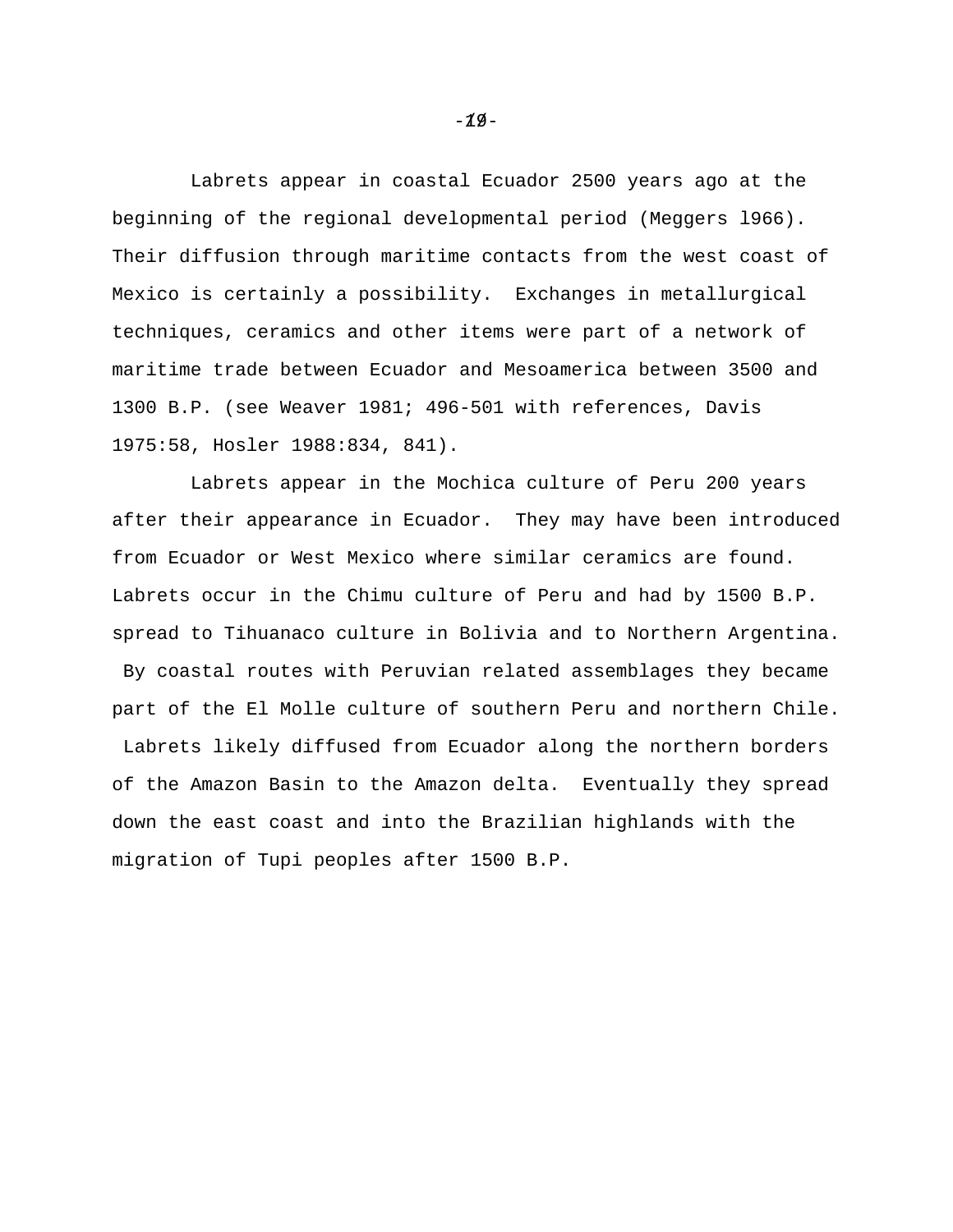

## **Pacific Rim**

 In northern Alaska only important leaders or men of wealth could wear certain types of labrets. Shamans wore a special kind of labret representing walrus tusks (Spencer 1959:317-318). The leaders of whaling crew wore a labret in the shape of a whale's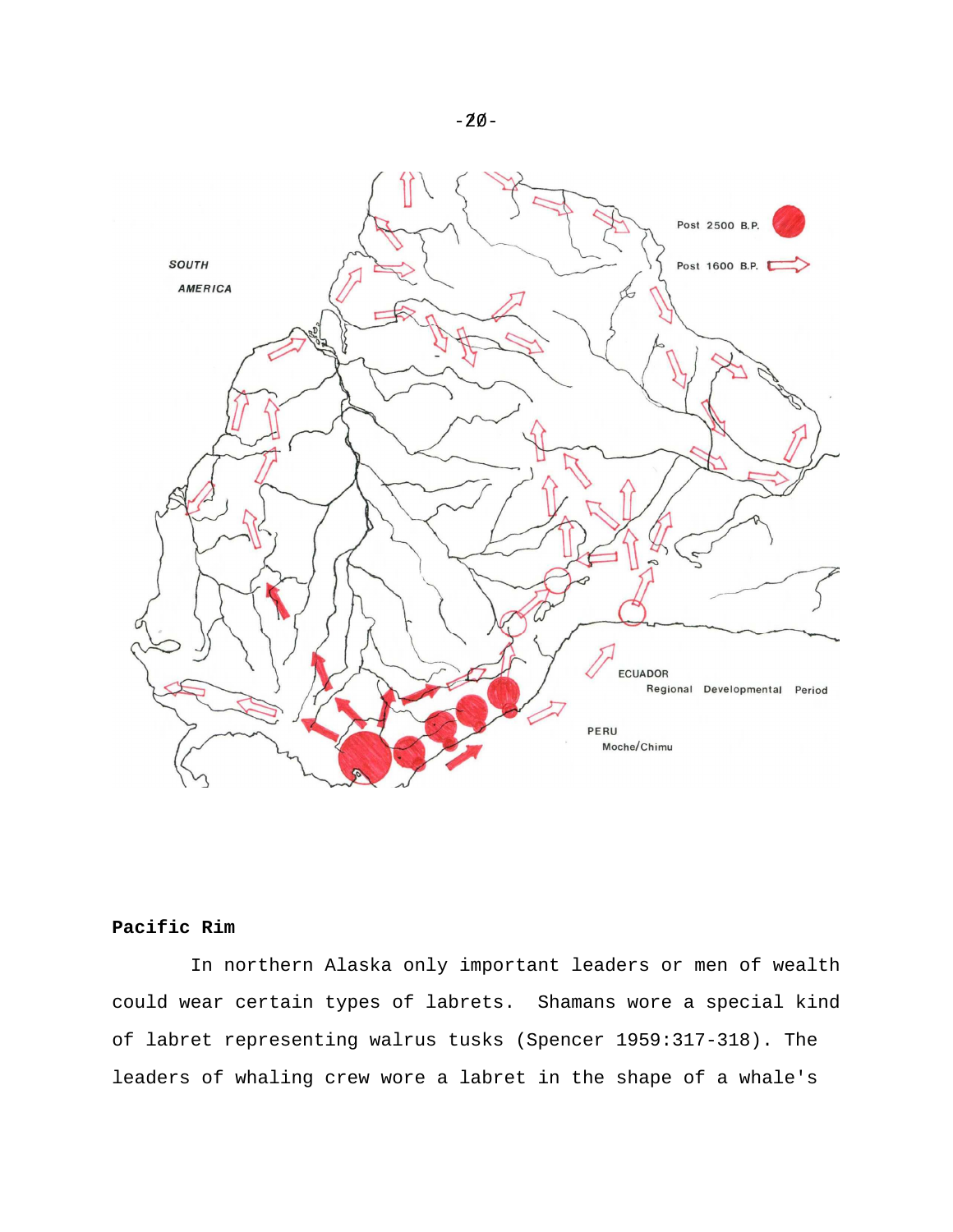tail. Some lateral labret pairs, as with the ceremonial coppers of the Northwest Coast, had names and were of great value. A labret might be traded for an umiak that was regarded as the most valuable single piece of property (Spencer 1959:156,242). Hodder has emphasized our failure in trade studies "to incorporate the symbolism of the artifacts exchanged" (Hodder 1982:199). Named labrets among the Inuit provide a good example of the importance of the symbolic and ideological dimensions of exchange items.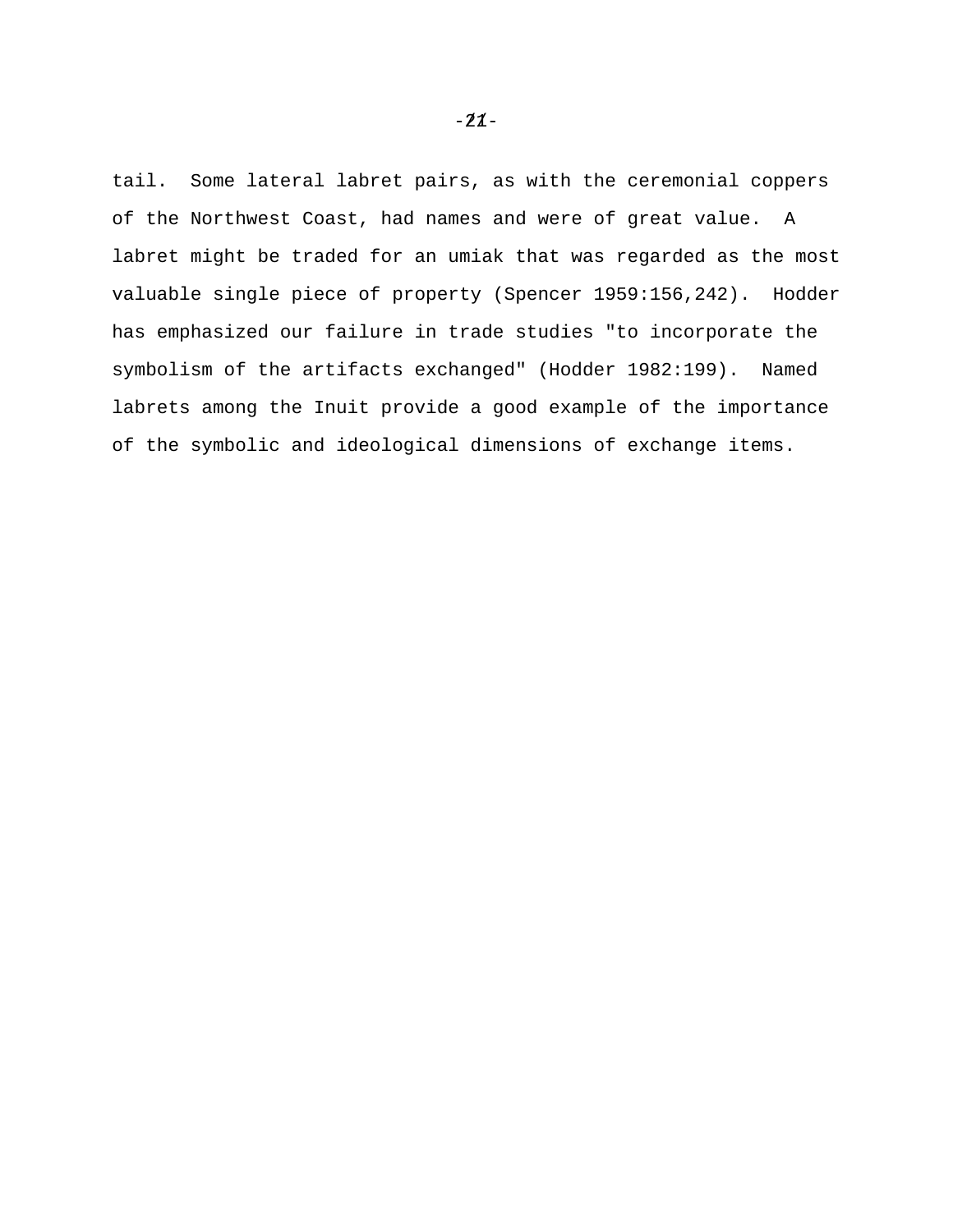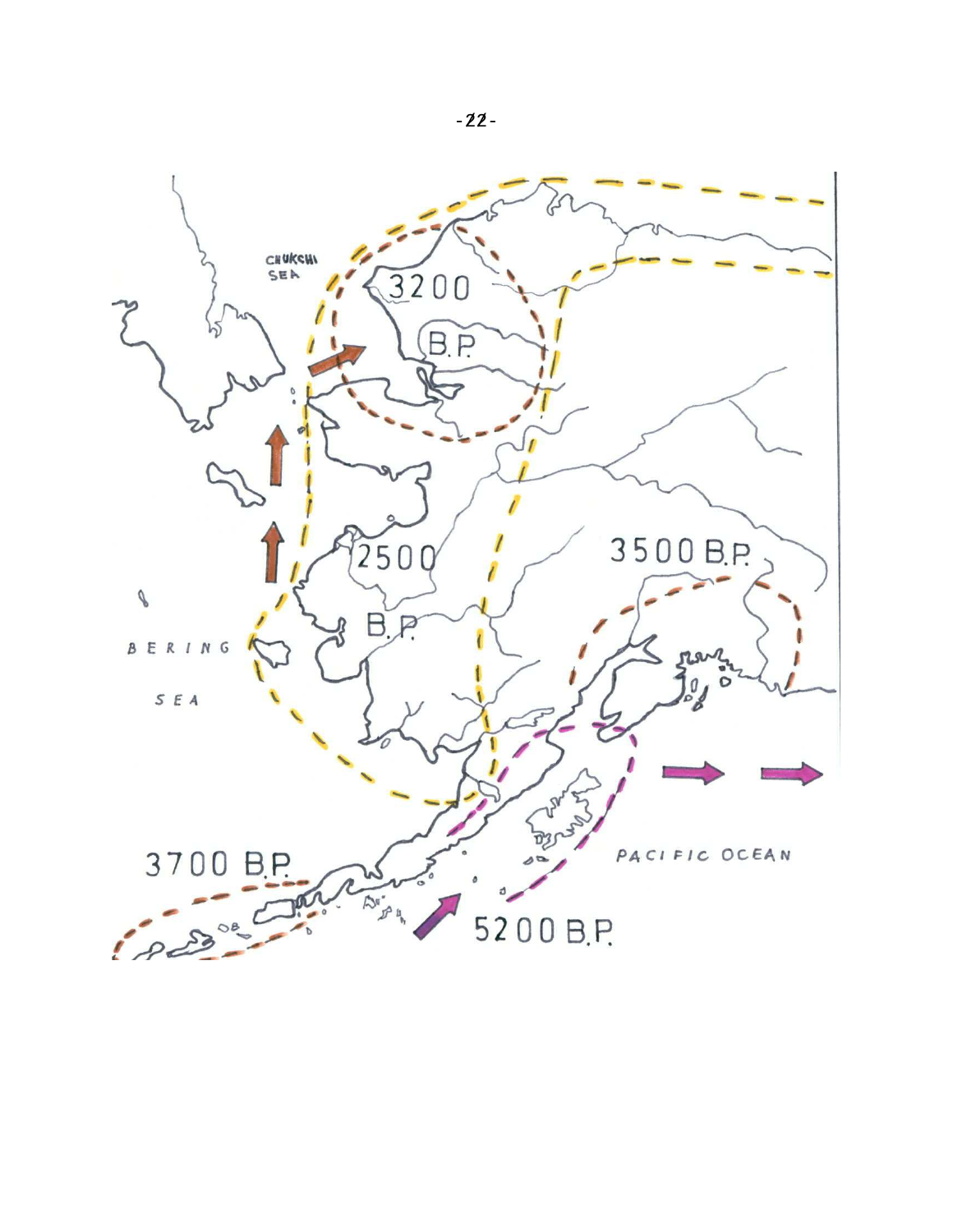On the northern Northwest Coast labrets were worn by the Tsimshian, Haida, most Tlingit lineages, Haisla and some northern Heiltsuk who were intermarried with Tsimshian. The highestranking women wore the largest labrets and very high-ranking women wore ones with special designs or inlays. A competition took place between wives of prominent Haida chiefs "as to which should have the longest protruding under lip and largest labret." (McKenzie 1891:55). The lip sometimes split by forcing a labret that was too large; women then tied the labret to the hanging lip. Among the Tlingit a woman had to fast to spiritually prepare for the piercing of her lip, "for otherwise she thought that the hole would spread and take her mouth entirely away" (Swanton 1908:437).

 The age at which the incision was made varied according to the status of the family. Among the Tsimshian "when a girl was able to walk and had no hole in her lip, they would call her a slave" (Boas 1916:299). The incision of the lip was celebrated by potlatching and the raising of a pole (Howay 1930:92). To show the position and wealth of the family, a slave might be freed on this occasion (Emmons 1933:9).

 Labrets were clearly used to validate supernatural ancestral relationships and in mythology to establish rank. For example, the supernatural prince Tsauda's daughter was born with "four holes in each ear and a hole in her lip and in the septum of the nose, as a sign of her high rank". Her husband became

 $-23-$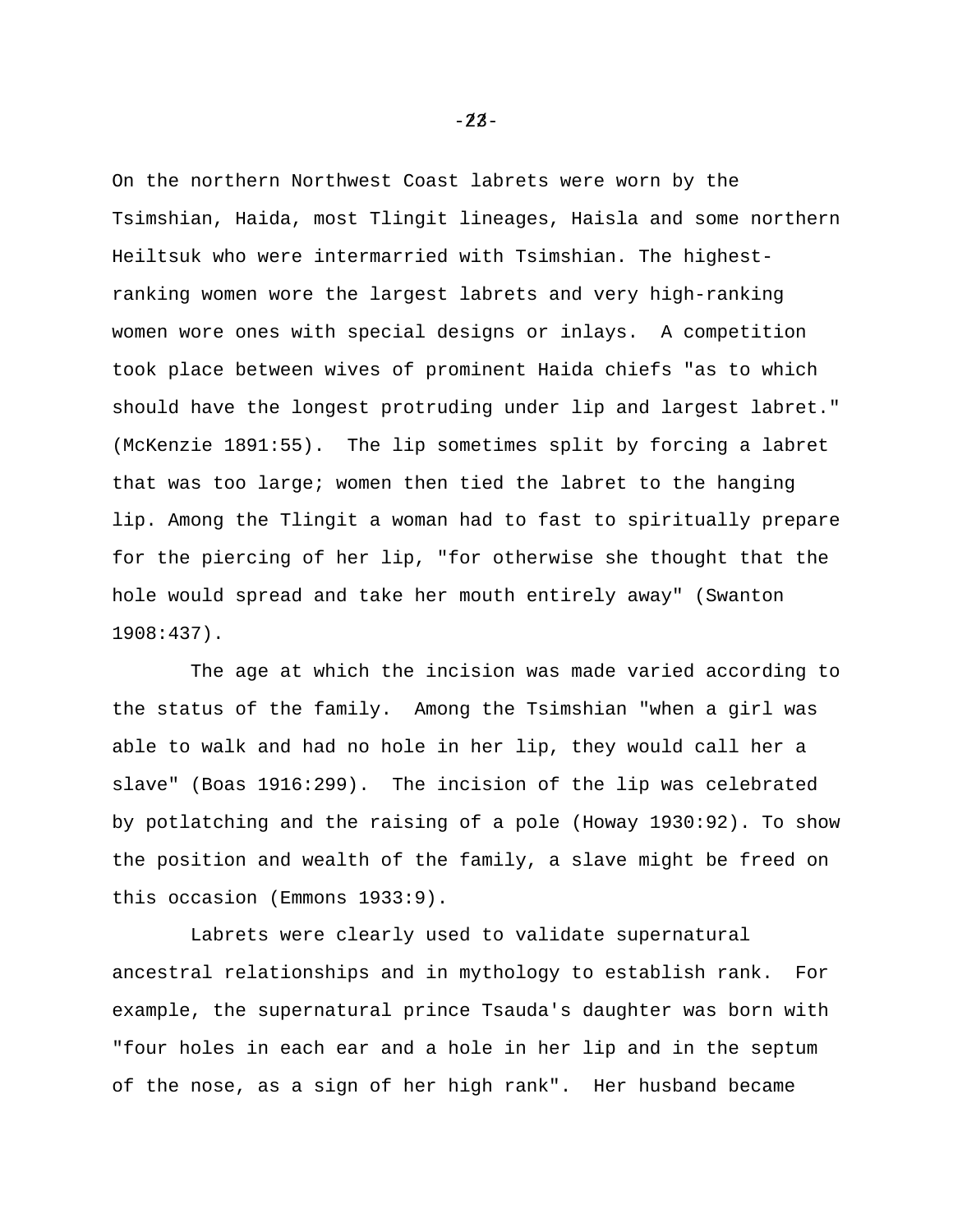"the first copper-worker among the natives" and the richest chief (Boas 1916:297-306).

 Seeger has demonstrated how the cosmos can be interpreted through the adornment of the human body. Body ornaments are symbols that unite the organs and senses with components of the moral and social order. The close relationships of human beings and the natural world described in myths continue in symbolic forms. In central Brazil, Seeger sees an association of labrets and an emphasis on oral productions, oratory, speaking, curing chants and blowing (Seeger 1981). Similar emphasis seems to be present in the North Pacific, where the labret sometimes takes the form of a mouth with a protruding tongue. Among northern North West Coast peoples "the tongue is more often looked upon as an organ of oratory than of taste" (Jacobsen 1977:10). In prehistoric times some labrets were shaped like a protruding tongue. The tongue was viewed as "the embodiment of life-force that could be transferred from one individual to another" (Jonaitis, 1988:197). The transfer of life-force is often depicted on raven rattles as people linked by their tongues with frogs, bears and, in the case of shamans, with land otters. Through the visual plugging an orifice, the labret may also demonstrate one's spiritual mastery over bodily entrances from which spirits enter and exit and therefore by analogy one's power over the forces of nature. The labret is "a sign of wisdom" (de Laguna 1960:120) that may be indicative symbolically of a high-

 $-24-$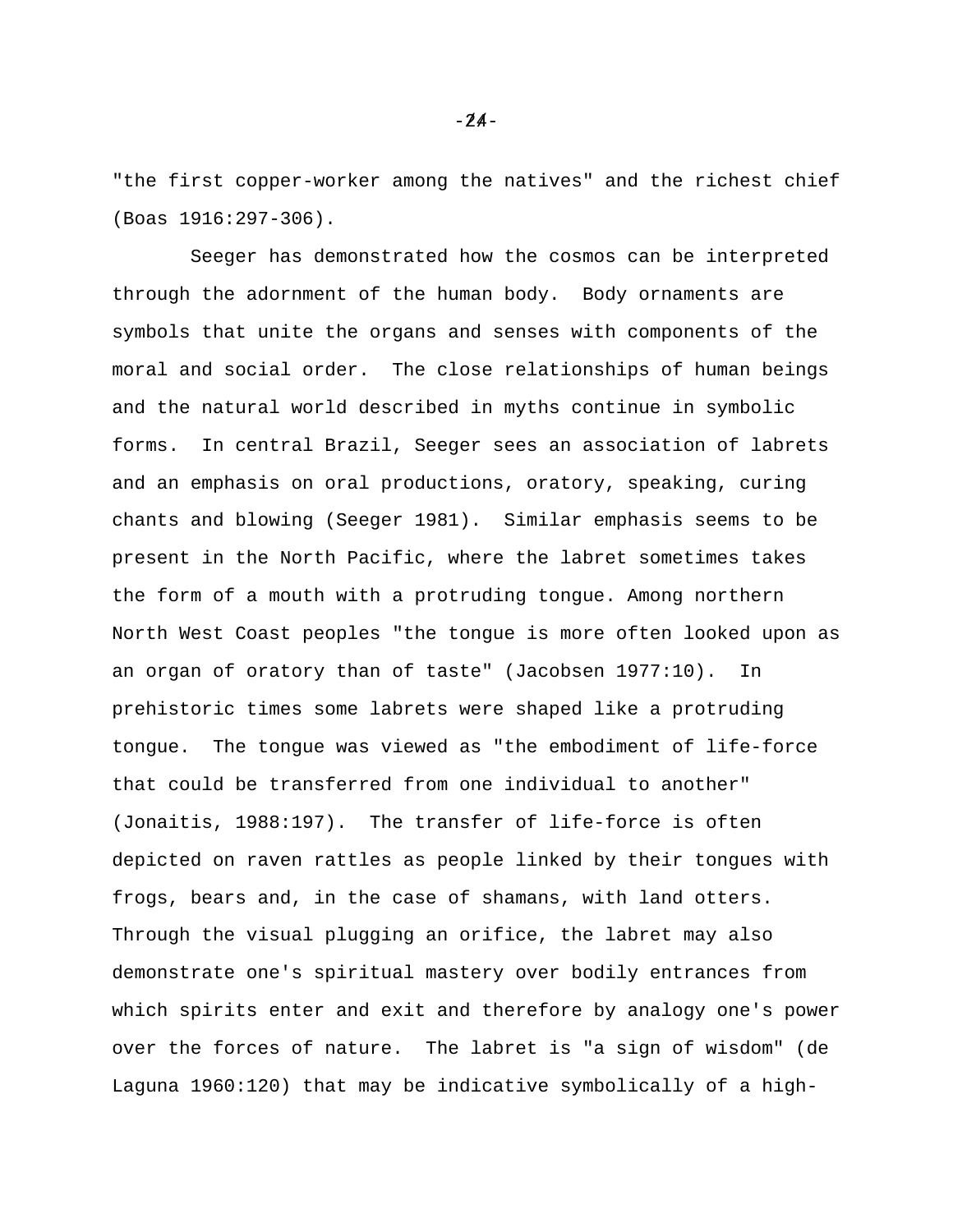ranking person's ability to control or appease the forces of nature.

 A conceptual parallel can be seen between symbolism of the northeast Pacific Rim and Mesoamerica. Blanton and others emphasize, "Elite-level communication was the principal social mechanism behind the common Mesoamerican culture beliefs and symbols and the widespread distributions of material culture items from 1000 B.C. on." (Blanton, et al. 1981:246). Body adornment or "rank status apparel" were made to regional sumptuary specifications, but crafted from imported materials. "They were universally recognized as symbolic statements about the human versus the animal realm, and about the purity and degree of power of their wearers". (Ibid: 247).

 The oldest labrets occur on the Pacific Rim have been found on the southern Kamchatka Peninsula. According to Dikov, labrets occur in layer VI at the Ushki I site dated to c. 10700 B.P. (Dikov, 1983:357). If the dating of these is correct, they are the oldest labrets in the world. Dikov believes that this late Ushki culture with its leaf shaped points and wedge-shaped cores spread into Alaska where cultures with similar assemblages, such as the Denali, Akmak and Anangula complexes are found. Labrets, however, are not found with these early complexes in Alaska. This absence in Alaska leads us to the question of whether labrets in the Ushki layers may be associated with intrusive features.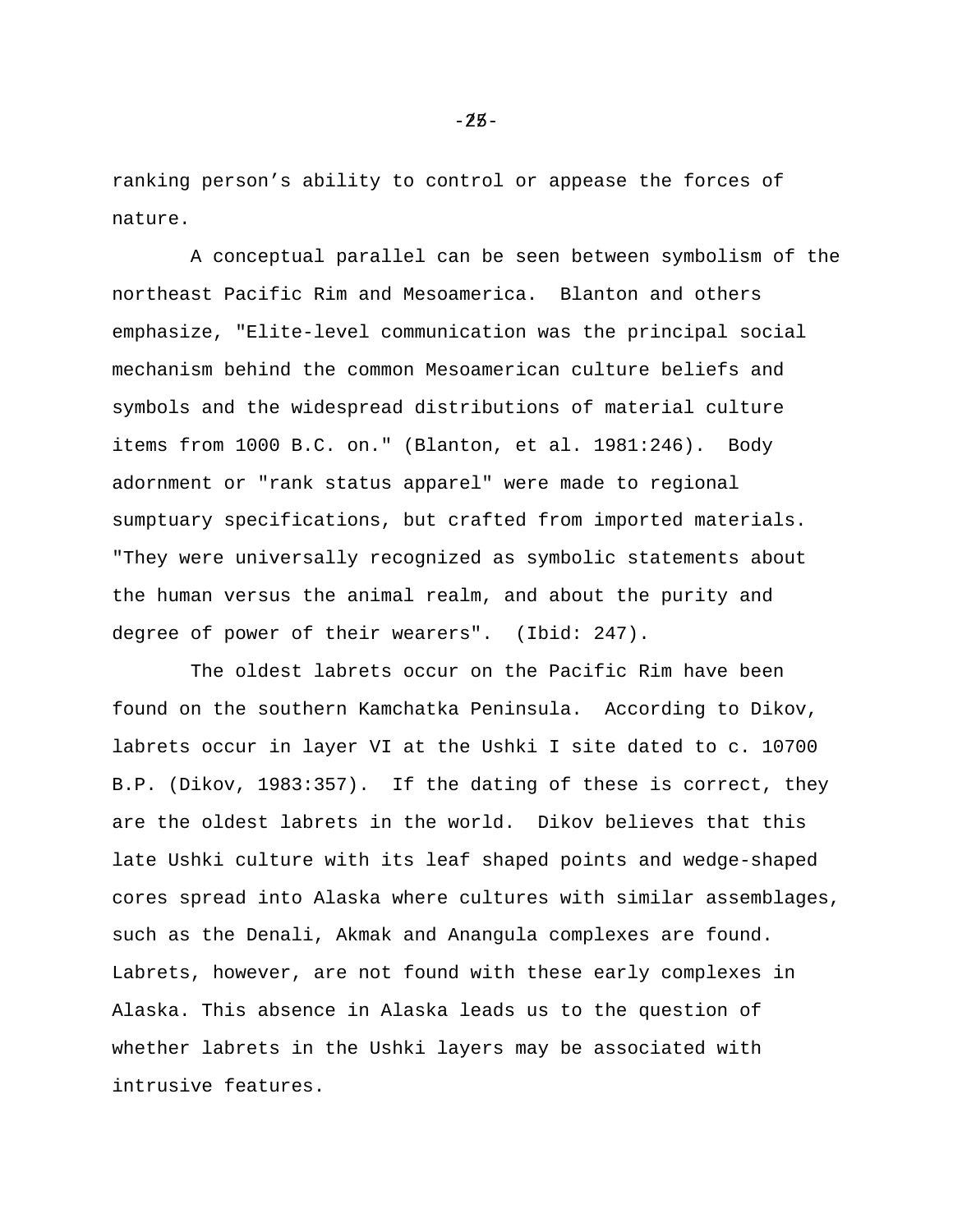The dating of labrets in northern Hokkaido is, at present, uncertain but they seem to predate 3000 B.P. Labrets appear to have spread to the eastern North Pacific sometime after 5500 B.P.

 Their initial movement was probably to the Alaska Peninsula/Kodiak Island area and south along the Alexander Archipelago, the Queen Charlotte Islands and to the Gulf of Georgia Islands. The earliest specimens in the latter area are found on Pender Island dating to at least 5100 B.P. (Carlson, 1989 pers. comm.).

 In prehistoric times on the Northwest Coast both men and women wore them. They became extinct as a cultural trait in the southern areas (in the ethno-historic territory of the central Heiltsuk and Coast Salish) 1500 years ago. By the Historic period, they were only worn by women on the northern part of the North West Coast (Keddie 1980).

 Labrets are found on the eastern Aleutians at 3700 B.P. in association with the open sea hunting/fishing economy at the Chaluka site on Umnak Island. They later spread to other parts of the Aleutians and were worn by both men and women in the Eastern areas in the historic period (but only by women on the extreme western islands (Lydia Black pers. comm. 1989).

 The oldest labrets found to date on the Pacific slope of the Alaska Peninsula are about 3000 years old (Clark 1977: 9, 159); labrets dated to about 2000 years ago are found on the Bering Sea slope of the Peninsula (Dumond 1981). Earlier dates in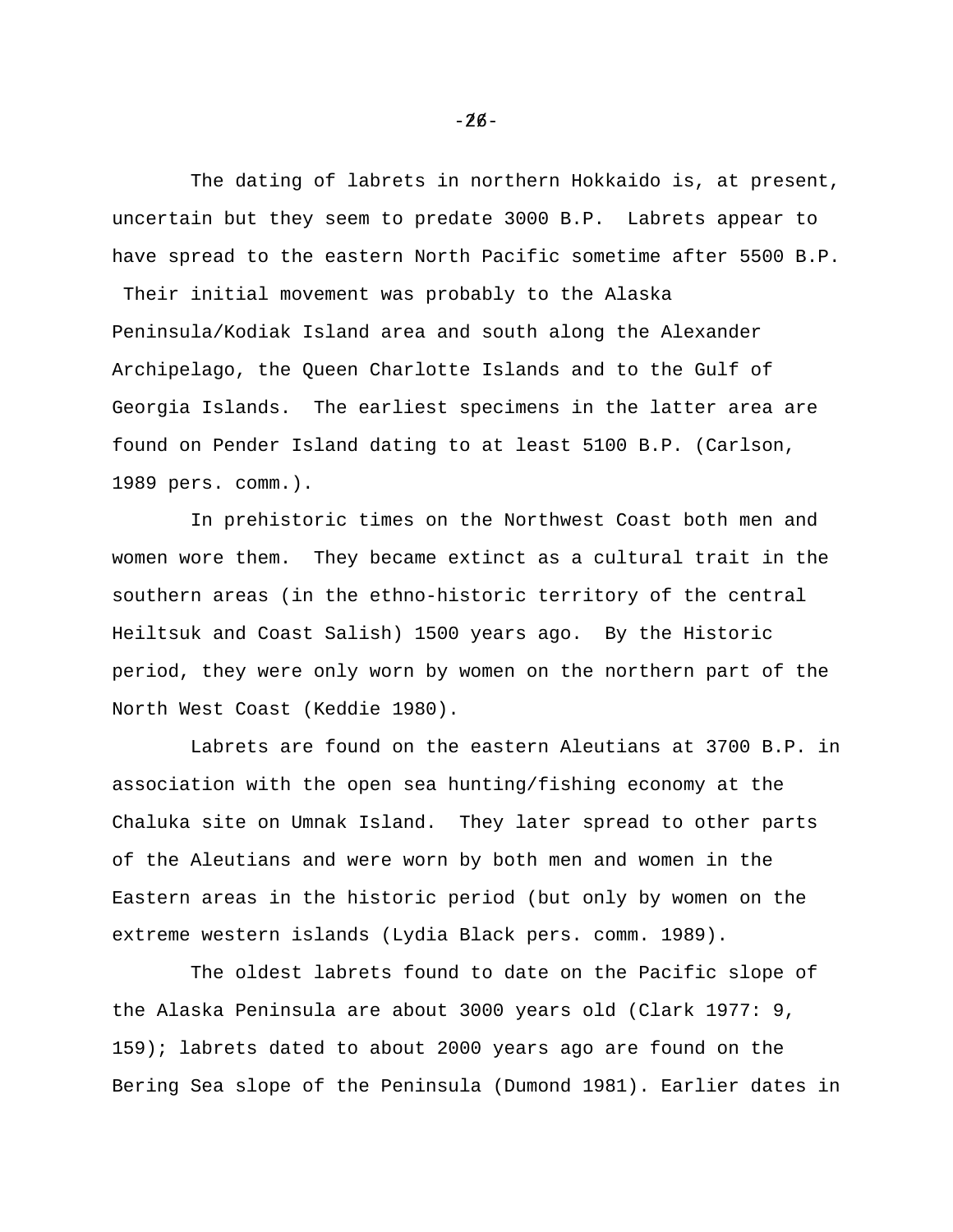the 4000 to 5000 year range will likely be found with further excavations in these areas.

 Labrets are found by about 3500 B.P. on the north slope of the Brooks Range (see Gal 1982:175; Cook 1977:62). Labrets first appear with early pottery in northern Alaska in the Chukchi Sea region in the Choris culture (3200-2600 B.P.) in association with a caribou/seal hunting economy. They continue in the Bering Sea/Chukchi sea region in the Norton culture (2500-1800 B.P.). Labrets are part of the Norton expansion north to Point Barrow and east to the Mackenzie River delta. The economy during this time changed to one focused on sea mammals (seals, walrus, beluga), fish, and caribou. The Ipiutak culture, which replaced Norton in the Chukchi Sea region c. 2000 B.P., clearly continues the practice of labrets being worn by both men and women.

 The Whaling Cultures of Okvik, Old Bering Sea, Birnkirk and Punuk of the Chukotka sea region did not contain labrets. A significant feature of the history of labrets in northern Alaska is their absence during the Birnirk period and their absence in the Thule expansions eastward into artic Canada. Their later re-introduction and the practice of males' only wearing labrets suggest obvious social interactions between the intruding Birnirk or Punuk peoples and older local populations of the Norton tradition.

 Although all cultures on the Pacific Rim may not be technically defined as ranked societies with a class system, they

 $-27-$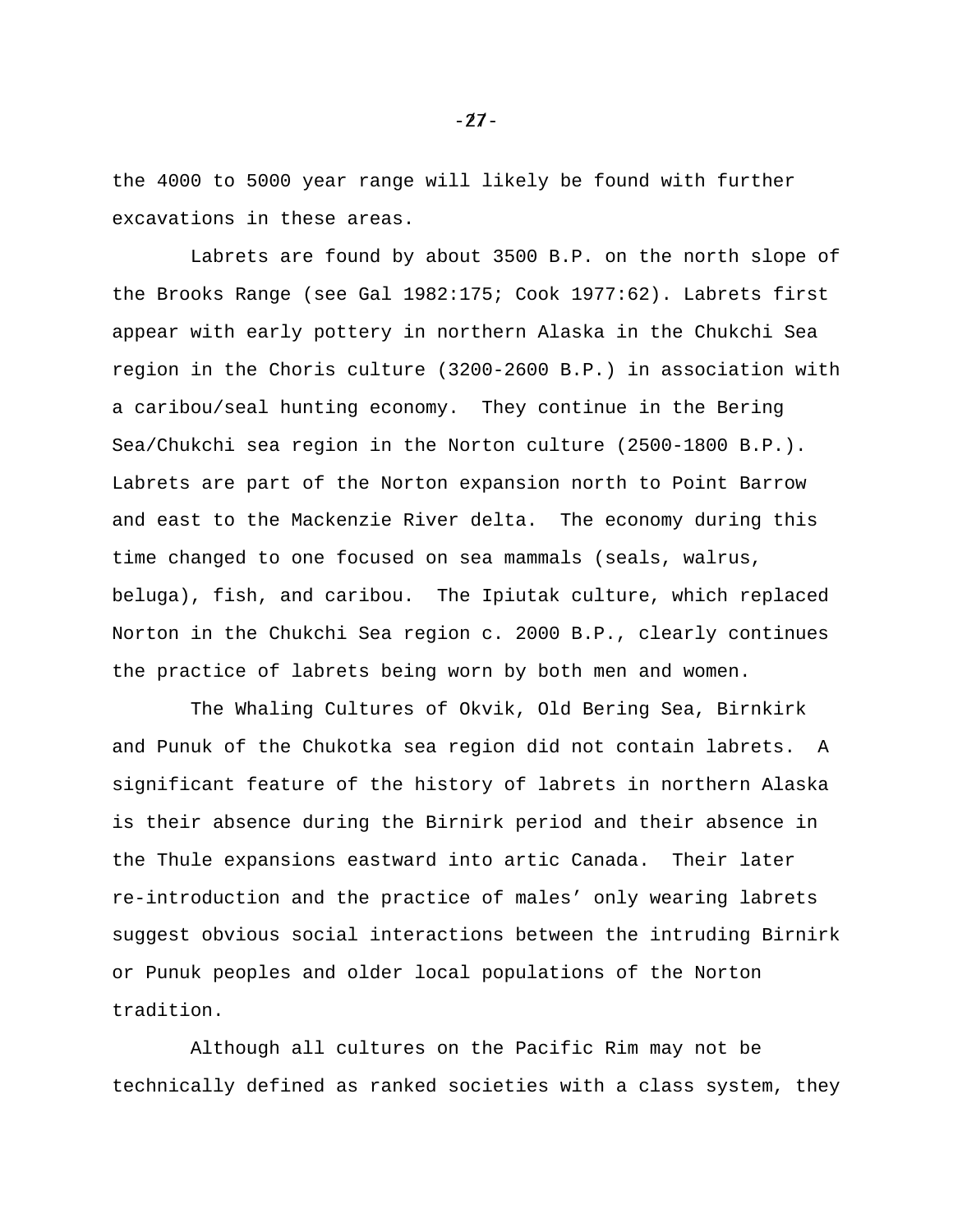all recognized differences in wealth or special abilities among their peoples. These differences were recognized in distinctive ways of dress, compulsory ritual behavior or other prescribed modes of behavior. If we can identify archaeological correlates of historic behavior and specify the historic mechanisms of interaction we should be able to extrapolate back in time to likely connections between prehistoric cultures.

 In the proto-historic and historic period on the east side of the North Pacific Rim we can observe in seven different locations the similar process by which labrets crossed cultural boundaries. Trade relations between Coastal labret wearers and Interior Athapaskan speaking Ingalik, Anvik, Tahltan, Upper Liard Kaska, Tanaina, and Babine and Bulkley River Carrier resulted in the adoption of the labret only within those interior families involved in the trade networks and intermarriage with coastal peoples. Emmons notes among the Tahltan "if a women were found with the lip pierced, it was because she was of the coast people or related to them" (Emmons 1911:46).

 Bishop's thesis (1983) that hereditary rank in Interior British Columbia first developed through inter and intra-societal exchange in luxury commodities and/or ritual objects is directly relevant not only to observations on the northwest coast but in explaining the mechanism by which labrets spread from one group to another in other parts of the world.

Bishop contends:

 $-28-$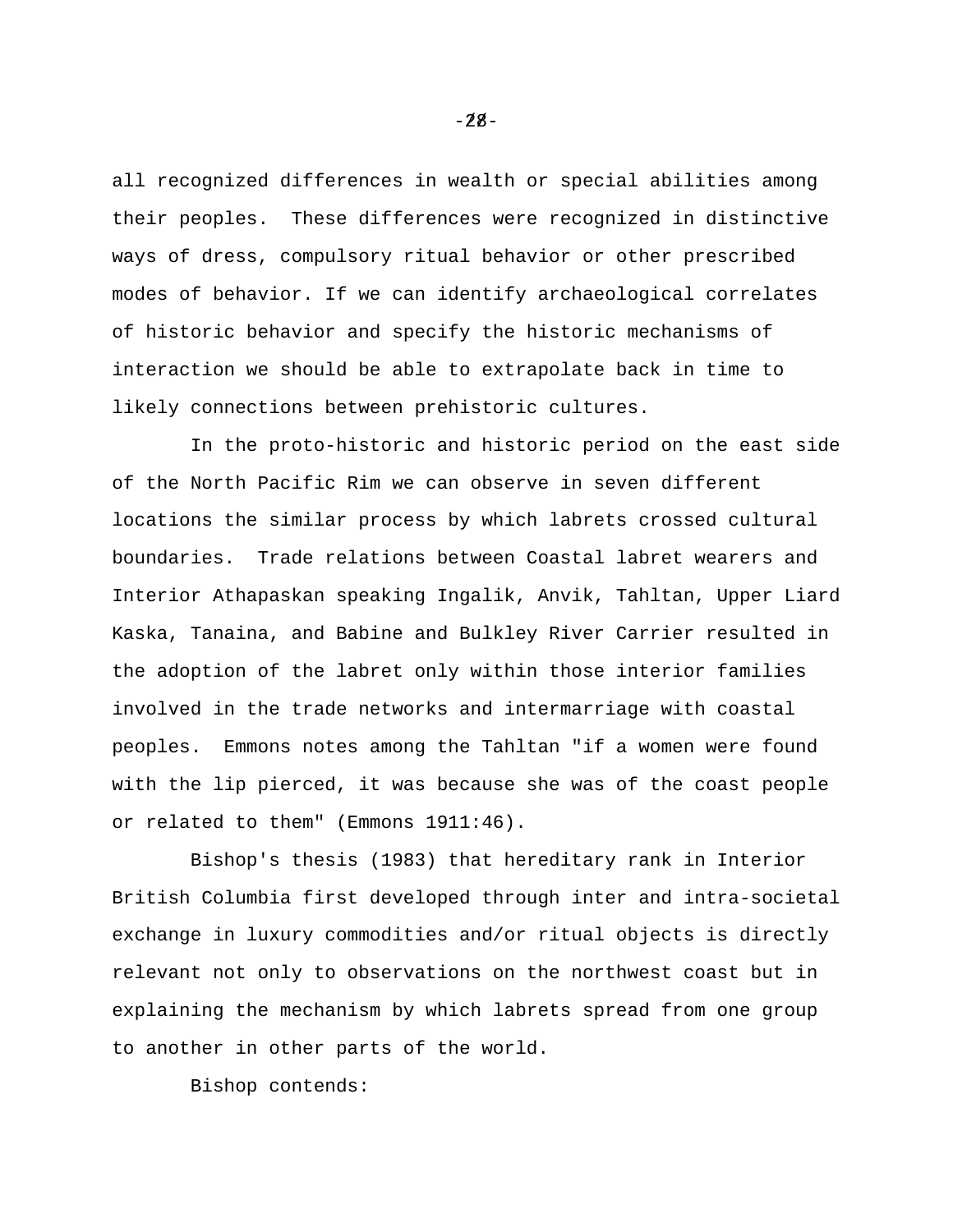"As groups in one area came to exchange on a regular basis certain non-essential, but not necessarily non-utilitarian, commodities with groups residing in different habitats, certain persons emerged as traders...the first step in the process of converting achieved positions derived from trade to hereditary offices would have involved maintaining control over exchange alliances over time. Irregular trade would produce only 'occasional leaders', individuals who were important only when and only as long as they functioned in the exchange system. But regular trade would have required continual access to luxury goods and consequently continual kin support to produce items needed for exchange" (Bishop 1983, p. 149-150). These continuing trading connections would need to be consolidated by marriage alliances. I contend that the sociohistorical structures, such as values, myths and class relations and the artifacts, which had come to symbolize them, were passed through marriage from the dominant to the subordinate partner Bishop also states:

 "Regional variation in resources was critical to the emergence of the rank system even though these resources were not essential to survival. The relative abundance of certain raw materials in localized areas permitted specific groups to control access to them and through their trader/chiefs to exchange them for non-local items (Bishop 1983:150)".

 $-29-$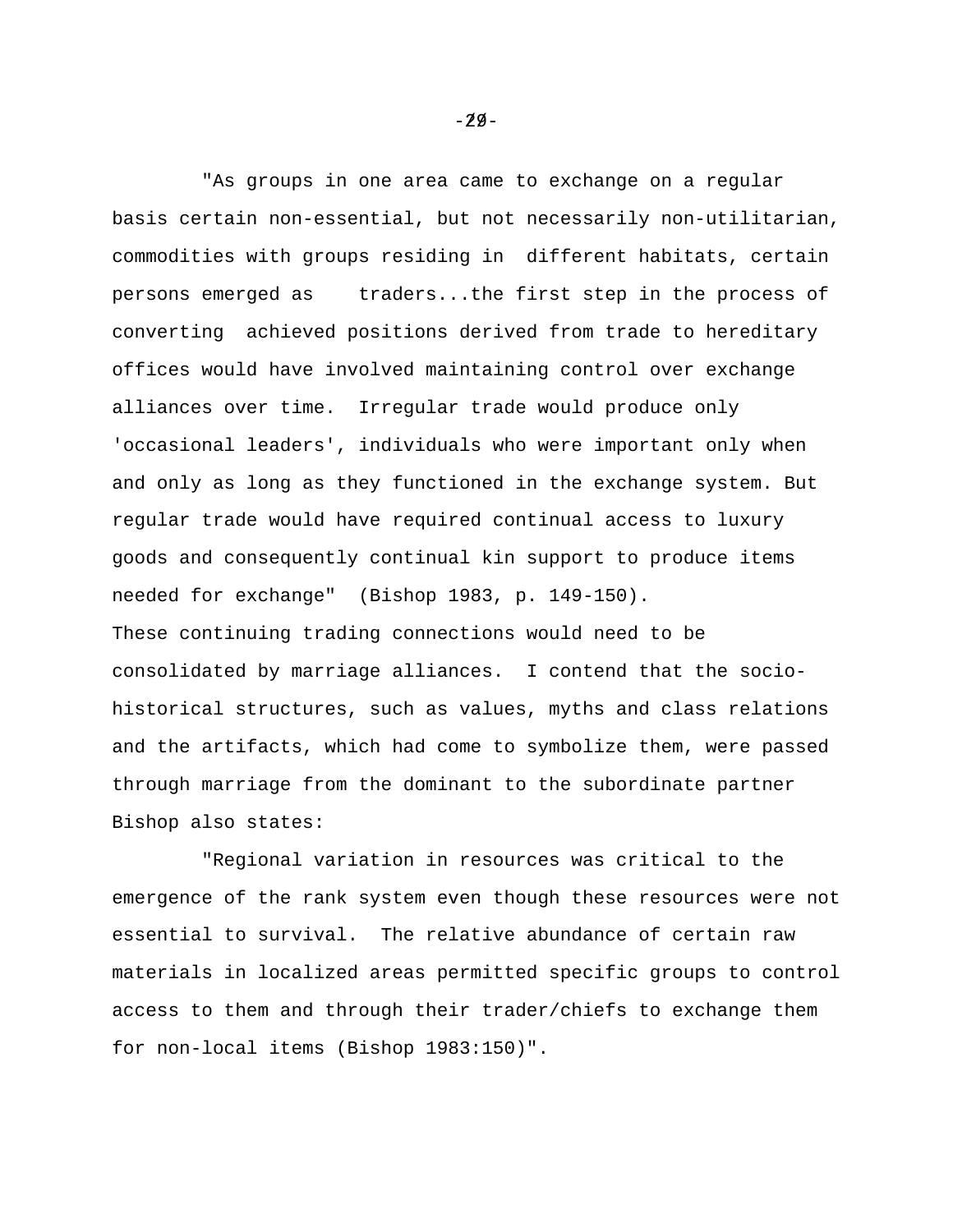Bishop suggests that it was not traditional native trade but the intensity of the European fur trade that initiated the Babines' rank system which they acquired from the neighboring Tsimshian, perhaps during the last half of the 18th century (Bishop 1983:154). According to Bishop, the Carrier

 "Seemed to have lacked or had an insufficient quantity of certain resources desired by coastal peoples that would have permitted them to engage in regular and large scale trade...it was only when furs for trade with Europeans on the coast became sufficiently important that a hereditary rank system could have been adopted (Bishop 1983:156)".

 Archaeological work in the appropriate areas is lacking but no prehistoric evidence of labrets associated with Athapaskan speakers has been found.

What may be significant here is the inherent suggestion that the prehistoric trade, which resulted in the diffusion, must have been of intensity equivalent to that of the European fur trade. Could it be that during the initial spread of labrets around the Pacific Rim 5500 years ago there were highly intense trade relations, which in subsequent periods waned considerably?

 I believe that the distribution, contextual significance and the process by which labrets diffused strongly suggest direct intense cultural linkages among select groups of people from the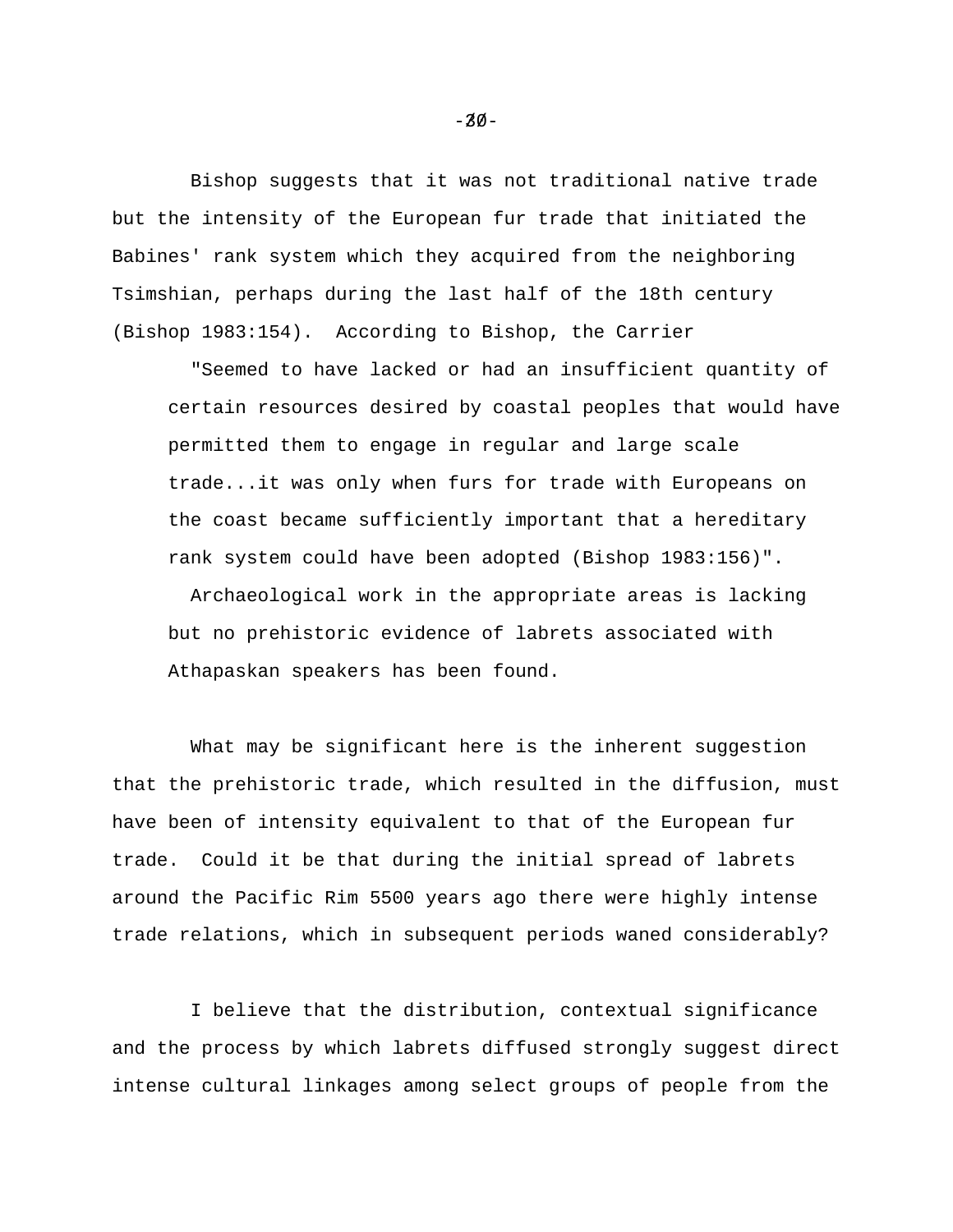Kamchatka Peninsula to Puget Sound during at least the time of their initial dispersal. Since these kinds of alliance and exchange relations are often continually extended into a wider region it may be appropriate to look for possible exchange relations between the Northwest coast and Mesoamerica.

 It has been suggested that the tabula erecta type of intentional cranial deformation may have spread 3400 years ago from Ecuador to Mexico and that later the "napkin ring" ear spools spread from Mexico to Ecuador. The earliest napkin ring ear spools in North America occur with the earliest labrets on the Gulf Islands of British Columbia a thousand years before they occur in Mesoamerica. It is interesting to note that after labrets become established in Mexico, cranial deformation similar to a type found in Mexican appears in the area from the Columbia River to the southern Gulf of Georgia.

 In order to establish empirically the existence of intersocietal contact we need to determine what variables and relationships are significant. I would suggest that studies on body adornment, which include shifts in body ornamentation, are important. We need to examine the process of addition and deletion in relation to the use of specific kinds of body adornment. In most cultures we see an accretion over time of body adornment, such as the introduction of cranial deformation, followed by ear spools, then lip plugs and nose rings; similarly we also see the deletion of all or some of these over a period of

 $-31-$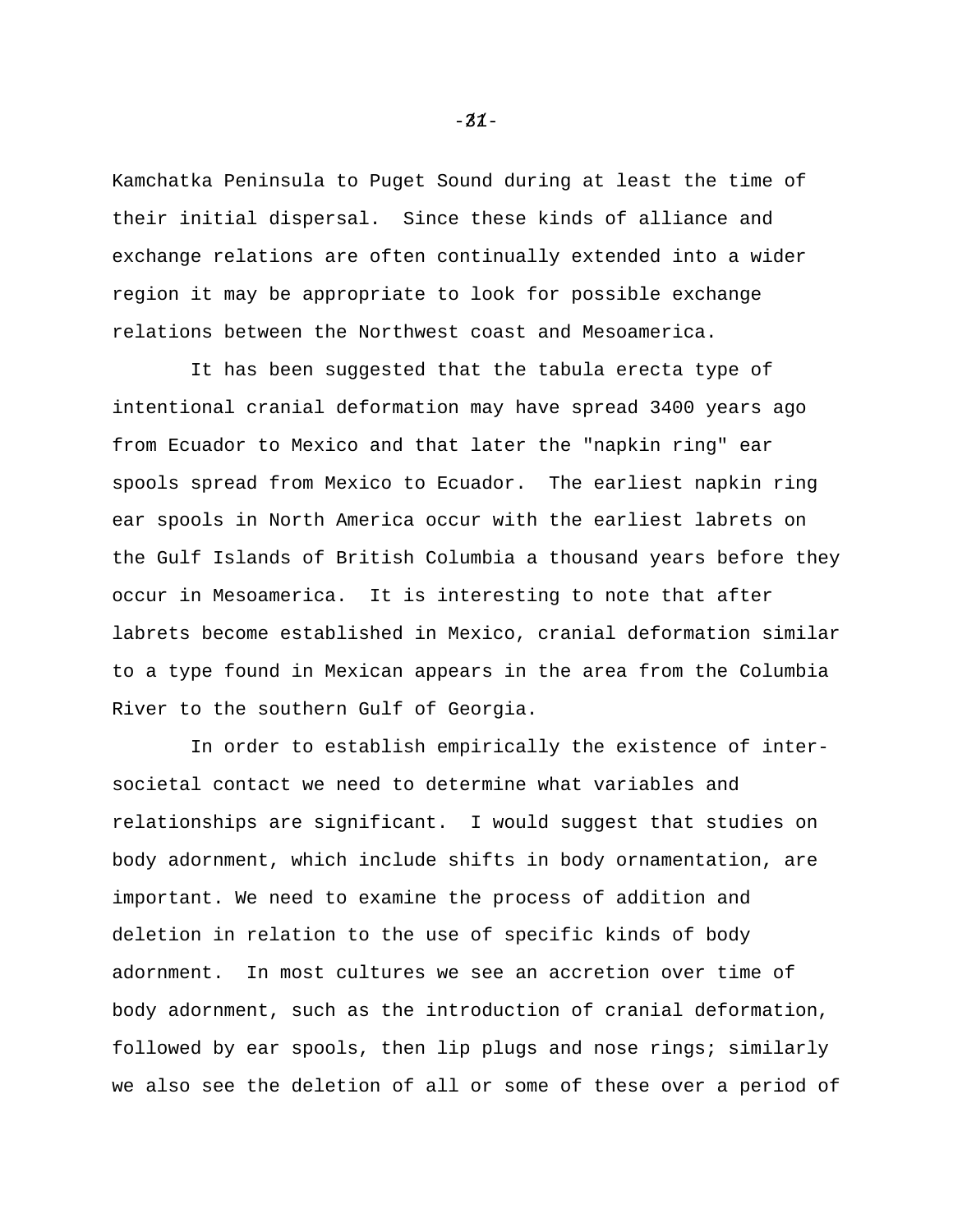time. This additive process may be partly related to internal cultural developmental, but it is also a reflection of diffusion processes. Such changes reflect the nature of the interactive process that has occurred. For example, if new items are added to existing status adornment, we are probably looking at a process of the merging of cultural traits, such as occurs with the introduction of a system of marriage alliances. This merging allows the maintenance of traditional local symbols at the same time that these local symbols are blended with new symbols from outside the culture. I suspect that the disappearance of labrets among certain groups, such as the use of labrets among females only in a situation in which both males and females had previously used labrets, as occurred on the North Pacific Rim, reflects intense trade relations that eventually worked to favor one group over another.

## Conclusion

 I see the kind of study I have just proposed as an example of what Hodder refers to as a study of the "network of relationships" that "can be 'read' from the archaeological record by careful and self-critical analysis" (Hodder 1983). The significance and longevity of the practice of wearing labrets in different parts of the world indicates that these objects have played important socially strategic roles. It is unlikely that

 $-32-$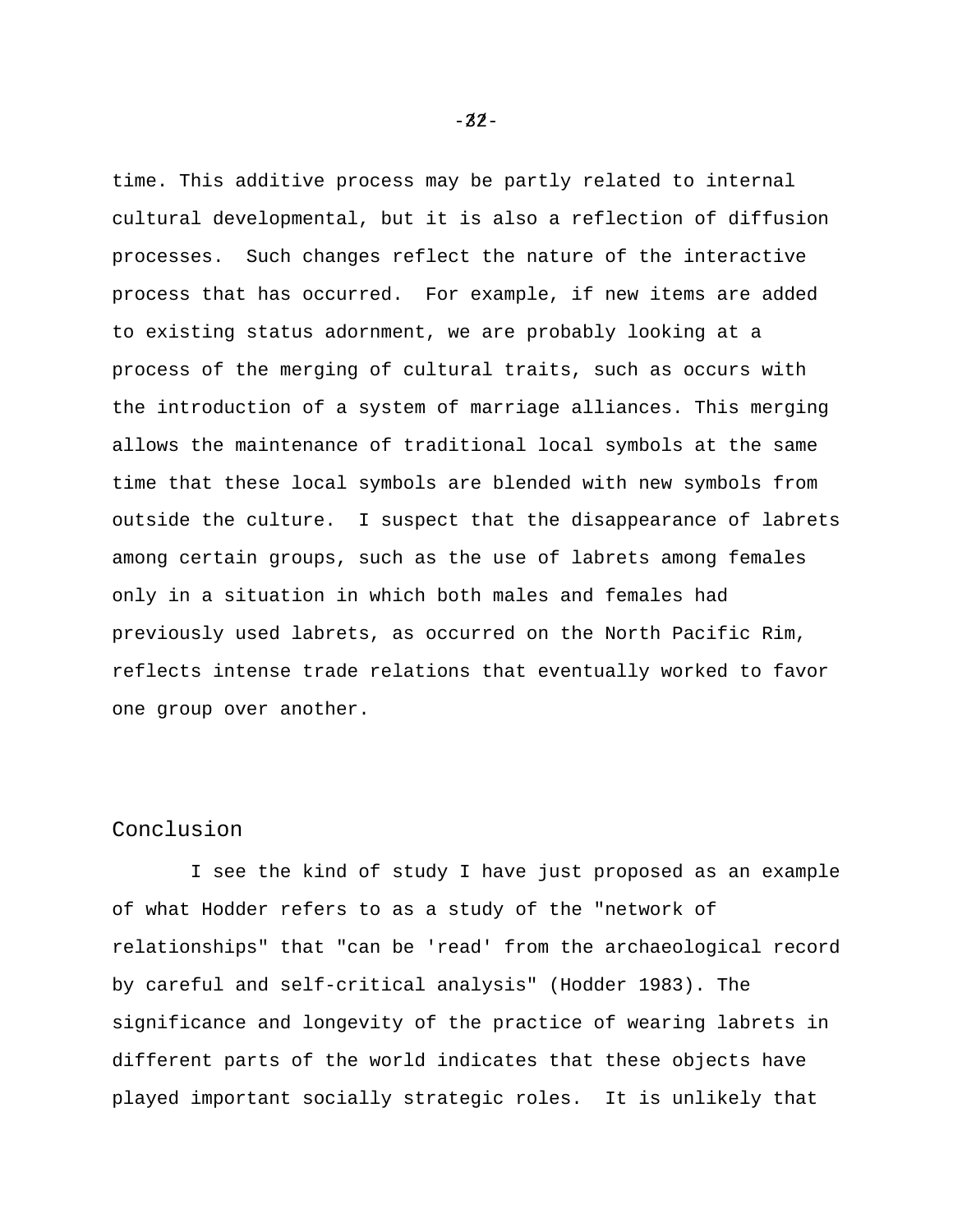the labret was independently "invented" in many parts of the world.

 Diffusion has played a major role in the dispersal of labrets. Further, it is evident that the labret is a very conservative element that originates only in cultures with a high level of socio-cultural complexity. Labrets remain in use in their areas of origins for long periods. When they are adapted outside those areas we are observing not only the movement of objects but also a movement of the ideational structures of which they are a part. Their historical development and movement through space is highly regulated by specific cultural historical factors, which have yet to be fully documented. The labret, because of its distinctiveness, its symbolic functions, the variety of materials and designs used, is an excellent example of an artifact that will be useful in assisting us to reconstruct not only internal social processes but also in the reconstruction of the organization and direction of prehistoric exchange and migrations.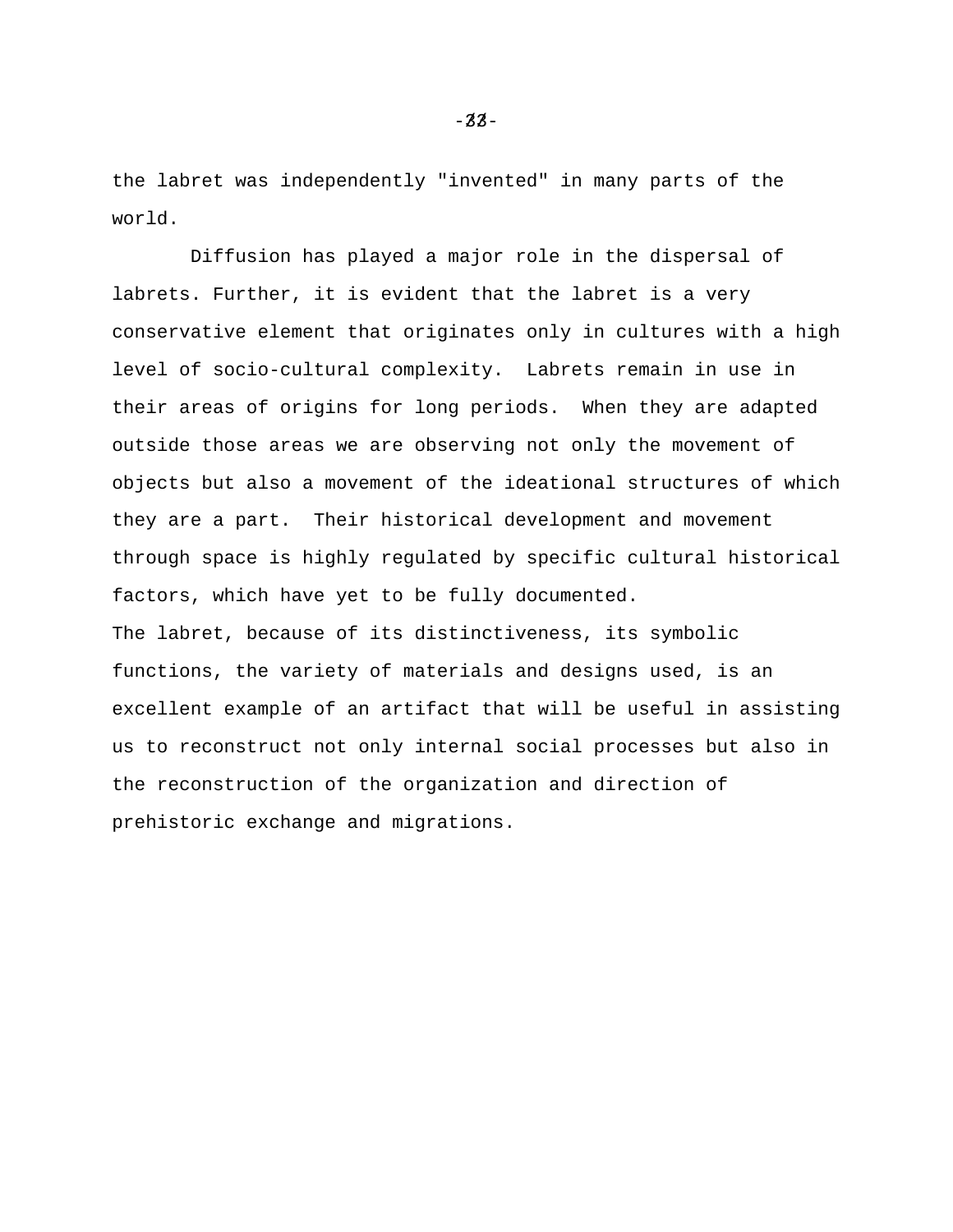#### **BIBLIOGRAPHY**

Anawalt, Patricia Rieff 1981 Indian Clothing Before Cortes, Mesoamerican Costumes From the Codices. University of Oklahoma Press:Norman.

- Bernal, Ignacio 1980 A History of Mexican Archaeology. The Vanished Civilizations of Middle America. Thames and Hudson, London.
- Bishop, Charles A.

 1983 Limiting Access to Limited Goods: The Origins of Stratification in Interior British Columbia. In: Elizabeth Hooker, Ed. The Development of Political Organization in Native North America, 1979 Proceedings of the American Ethnological Society.

Blake, Michael

 1984 The Post Classic Maya of Canajaste, Chiapas, Mexico. Masterkey 58:1, Southwest Museum, California.

Blanton, Richard E., Stephen A. Kowalewski, Gary Fienman, Jill Appel.

 1981 Ancient MesoAmerica. A Comparison of Change in Three Regions. New Studies in Archaeology, Cambridge University Press, Cambridge.

Boas, Franz

 1916 Tsimshian Myths. Thirty-First Annual Report of the Bureau of American Ethnology, 1909-1910, Washington.

Burland, Cottie and Werner Formen 1975 The Aztecs Gods and Fate in Ancient Mexico. Galahad books, New York.

## Charlin, J.

 1950 Notas preliminares sobre la dispersion continental de un adorno del labio en los pueblos aborigenes, el bezote labret, Otembeta, Ovalle, Chile.

- Clark, Gerald H. Archaeology on the Alaska Peninsula: The Coast of Shelikof Strait, 1963-1965. 1977 University of Oregon Anthropological Papers No. 13.
- Coe, Michael, Dean Snow, and Elizabeth Benson 1986 Atlas of Ancient America. Facts on File Publications, New York.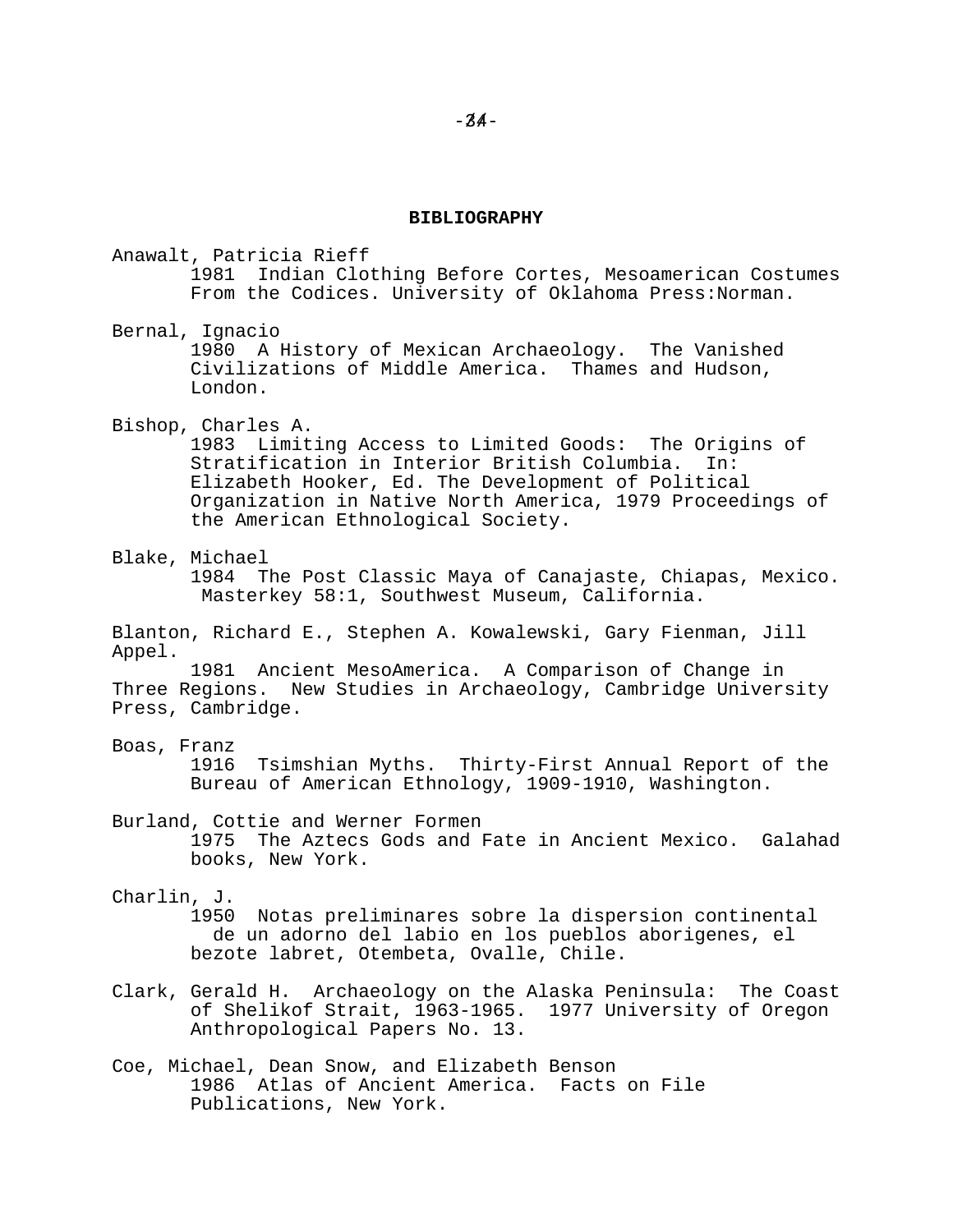Cole, Sonia 1963 The Prehistory of East Africa. The Macmillan Co., New York.

Colette, J.R.F.

 1933 Le labret en Afrique et en Amerique. Bulletin de la Societe des Americanistes de Belgique, 13:5-61.

- Cook, John P. (editor) 1977 Pipeline Archaeology, University of Alaska Institute of Arctic Biology.
- Davis, Dave D. 1975 Patterns of Early Formative Subsistence in Southern MesoAmerica, 1500-1100 B.C. Man (N.S.) 10:41-59.
- De Laguna, Frederica

 1960 The story of a Tlingit Community: A Problem in the Relationship between Archaeological, Ethnological, and Historical Methods, Smithsonian Institution, Bureau of American Ethnology, Bulletin 172, Washington.

Dikov, Nikolai Nikolaevich

 1983 The Stages and Routes of Human Occupation of the Beringian Land Bridge Based On Archaeological Data. In:Quaternary Coastline and Land Bridge, Masters and Fleming (eds), Academic Press, London.

Dumond, Donald E.

 1981 Archaeology on the Alaska Peninsula: The Naknek Region, 1960-1975, University of Oregon Anthropological Papers, No. 21.

Emmons, G. T.

 1911 The Tahltan Indians. University of Pennsylvania, The Museum Anthropological Publications, Vol. IV, No. 1

 1933 Unpublished Notes on the Tlingit Indians. Provincial Archives of British Columbia, Victoria.

Fladmark, Knut R.

 1986 British Columbia Prehistory. Archaeological Survey of Canada.National Museum of Man. National Museums of Canada, Ottawa.

Flannery, Kent V. and Richard E. Blanton (editors) 1981 Prehistory and Human Ecology of the Valley of Oaxaca, Volume 6. Memoirs of the Museum of Anthropology University of Michigan, Number 12.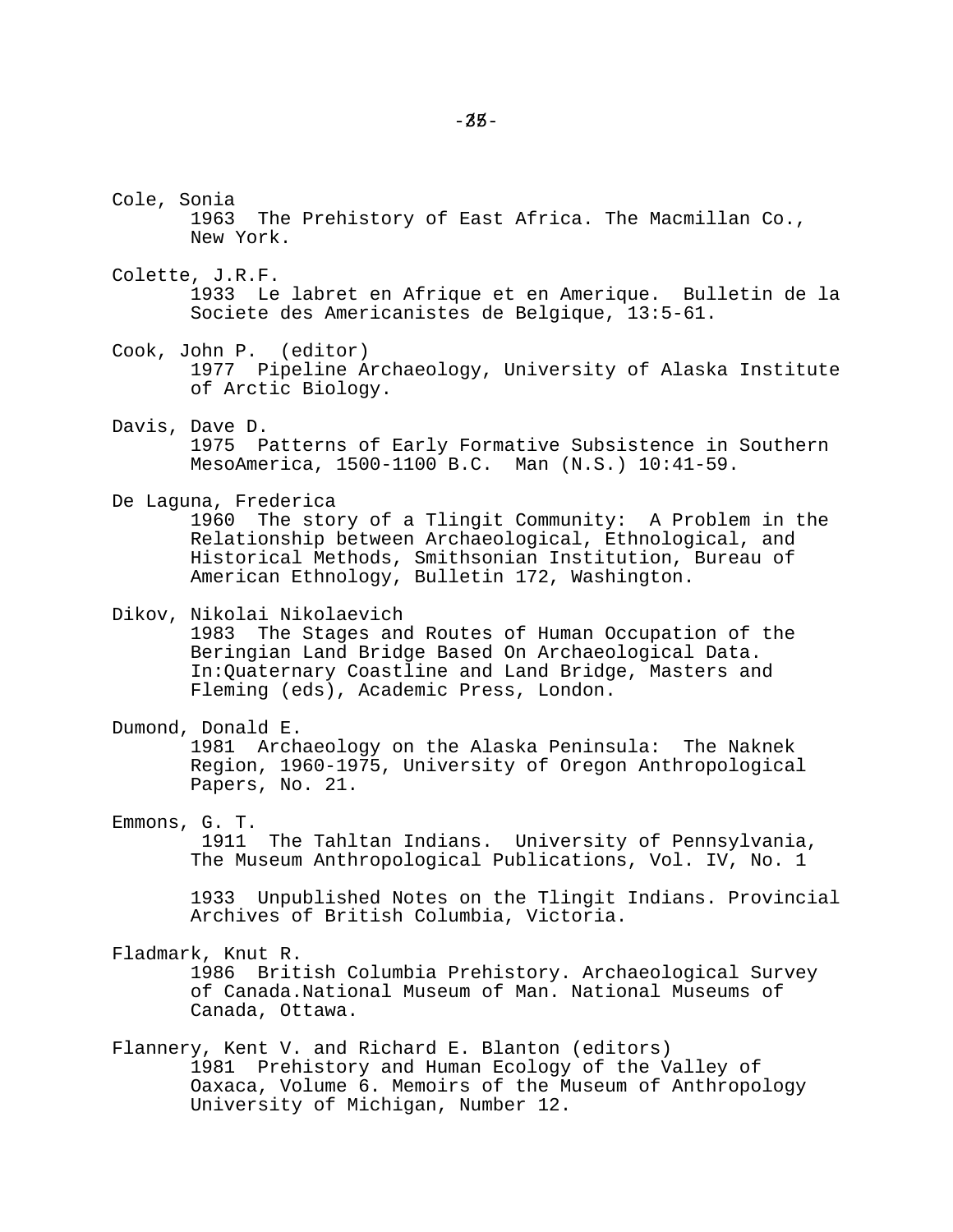Foster, Michael S. and Phil C. Weigand (editors) 1985 The Archaeology of West and Northwest MesoAmerica. Wesetview Press, Boulder.

#### Gal, Robert

 1982 Archaeological Investigations in the National Petroleum Reserve In Alaska. Appendix I: An Annotated and Indexed Roster of Archaeological Radiocarbon Dates from Alaska, North of 68 Latitude. Anthropological Papers of the Univ. of Alaska 20: (1-2):157.

#### Hayden, Brian

 1978 A General Diffusion Model. In : Diffusion and Migration: their roles in cultural development, edited by P. Duke, J. Ebert, G. Langemann, and A. Buchner. Calgary, The University of Calgary Archaeological Association. Pp. 106-124.

## Hodder, Ian

 1982 Toward a Contextual Approach to Prehistoric Exchange. In Contexts for Prehistoric Exchange, edited by Jonathon E. Ericson and Timothy K. Earle, Academic Press, Toronto.

 1987 (a) The Contextual Analysis of Symbolic Meanings, pp. 1-10. In: The Archaeology of Contextual Meanings, ed. Ian Hodder, Cambridge Press.

 1987 (b) The Historical Approach in Archaeology. The Contribution of the long term. pp. 1-8, In Archaeology as Long Term History, ed. Ian Hodder, Cambridge University Press.

Hole, Frank, Kent V. Flannery and James A. Neely 1969 Prehistory and Human Ecology of the Deh Luran Plain. An Early Village Sequence from Khuzistan, Iran. Memoirs of the Museum of Anthropology, University of Michigan, Number 1, Ann Arbor.

#### Hosler, Dorothy

 1988 Ancient West Mexican Metallurgy:South and Central American Origins and West Mexican Transformations. American Anthropologist, 90:(4):832-855.

Howay, F.N. 1930 A Yankee Trader on the Northwest Coast, 1791-1795, The Washington Quarterly, 21(2):83-94.

Jacobsen, Johan Adrian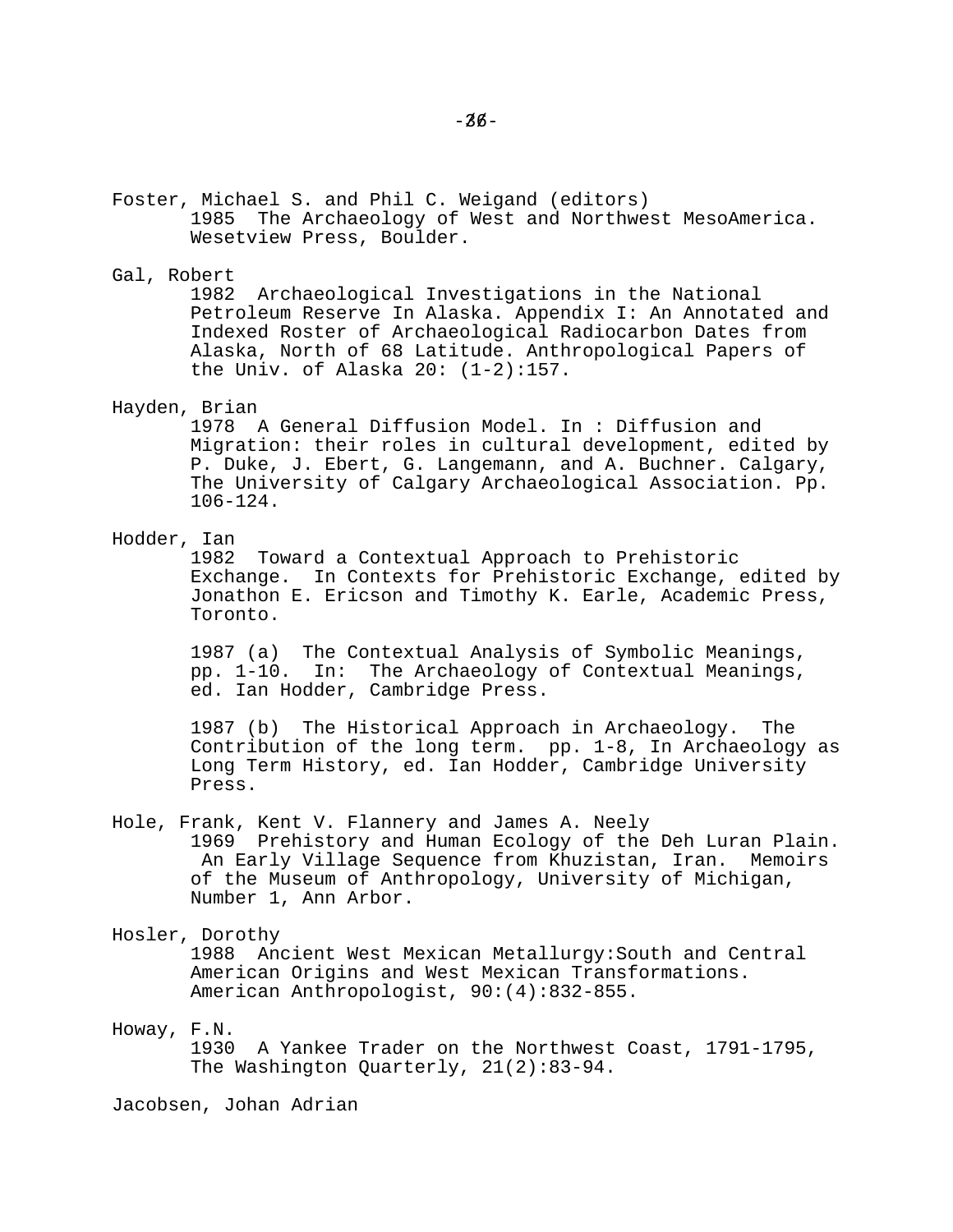1977 (1881) Alaskan Voyage 1881-1883. An Expedition to the Northwest Coast of America, University of Chicago Press.

Jonaitis, Aldona

 1988 Women, Marriage, Mouths and Feasting: The Symbolism of Tlingit Labrets. In Marks of Civilization, Artistic Transformations of the Human Body, (editors) Rubin, Museum of Cultural History, University of California, Los Angeles.

Keddie, Grant R. 1981 The Use and Distribution of Labrets on the North Pacific Rim. Syesis 14:59-80, Victoria.

Kirk, R.L., Bronya Keats, N.M. Blake, E.M. McDermid, F. Ala M. Karimi, B. Nickbin, H. Shabazi and J. Kmet

 1977 Genes and People in the Caspian Littoral: A Population Genetic Study in Northern Iran. American Journal of Physical Anthropology, 46:377-390.

Kowalewski, Stephen A.; Gary M. Feinstein, Richard E. Blanton, Linda M. Nichalas

 1989 Monte Alban's Hinterland, Part II, Prehispanic Settlement Patterns in Tlacolula, Etla, and Ocotlan, The Valley of Oaxaca, Mexico, Vol. 1, Memoirs of the Museum of Anthropology, University of Michigan, Number 23, Ann Arbor.

#### Labouret, H.

 1952 A propos des labrets en verre de quelques populations Voltaiques. Bulletin, Institut Francais de'Afrique Noire, 14:1385-1401.

## Lebeuf, J.P.

 1953 Labrets et greniers des Fali (Nord Cameroun), Bulletin, Institut, Francais d'Afrique Noire, 15:1321-1328.

#### Mack, John

 1982 Material Culture and Ethnic Identity in Southeastern Sudan. In Culture History in the Southern Sudan, edited by John Mack and Peter Robertshaw, Memoir No. 8 of the British Institute in Eastern Africa, pp. 111-130.

#### MacKenzie, Alexander

 1891 Descriptive Notes on Certain Implements, Weapons, etc., from Graham Island, Queen Charlotte Islands, B.C.,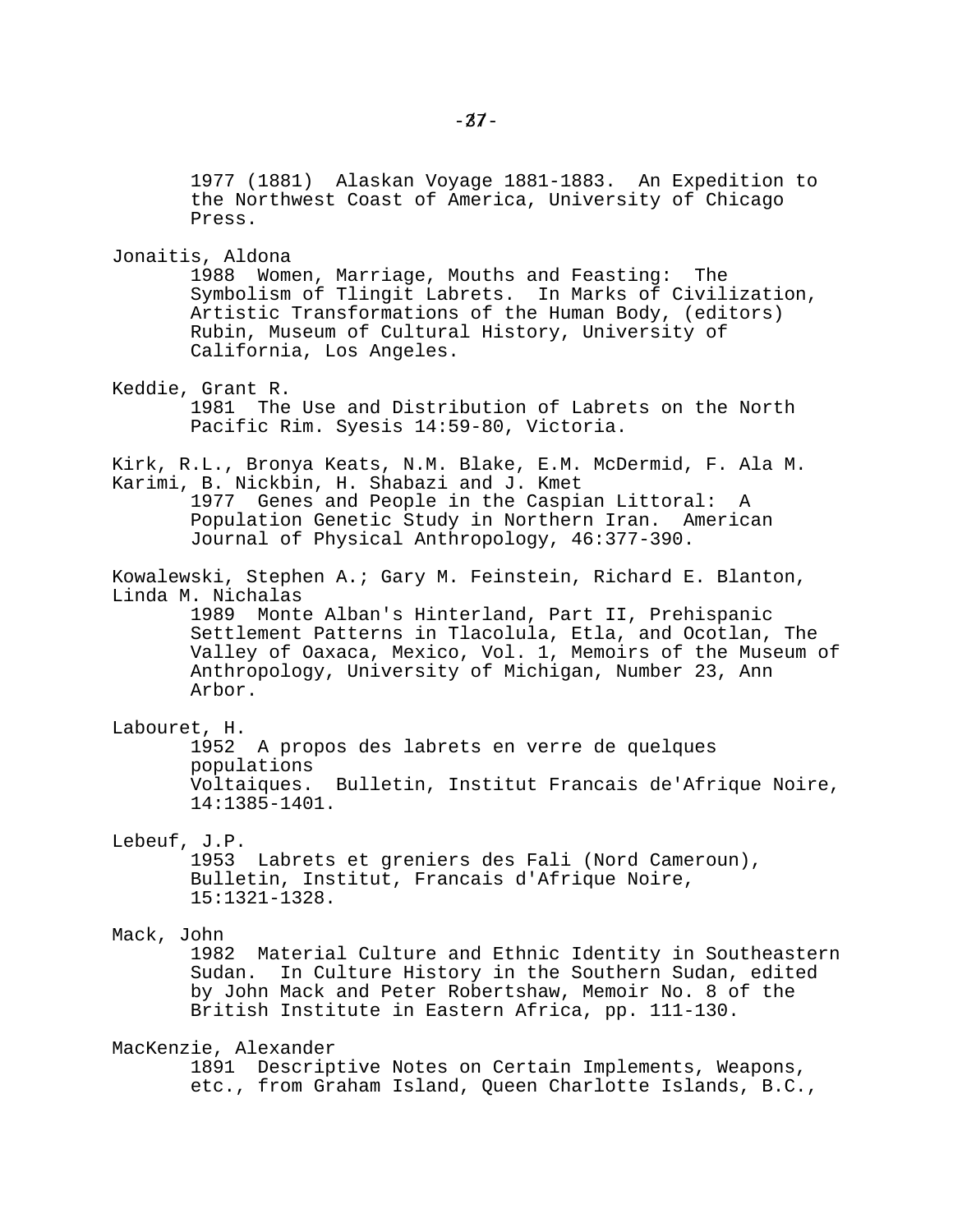Proceedings and Transactions of the Royal Society of Canada, Vol. IX, Section II. Marshall, Fiona 1989 Rethinking the Role of Bos indicus in Sub-Saharan Africa, Current Anthropology, 30(2):235-240. Masson, V.M. and V.I. Sarianidi 1978 Turkmenia before the Achaemenids. Praeger Publishers, New York. MacNeish, Richard S., Antoinette Nelken-Terner and Irmgard W.Johnson 1967. The Prehistory of the Tehuacan Valley, Vol. 2,Nonceramic Artifacts, University of Texas Press, Austin. Meggers, Betty J. 1966 Ecuador. Ancient Peoples and Places. Edited by Glyn Daniel Thames and Hudson, London. Phillipson, David W. 1985 African Archaeology. Cambridge World Archaeology, Cambridge Univ. Press, Cambridge. Redman, Elsa M. 1983 A Fuego y Sangre: Early Zapotec Imperialism in the Cuicatlan Canada, Oaxaca, Memoirs of the Museum of Anthropology, University of Michigan, No. 16, Studies in Latin American Ethnohistory & Archaeology, Vol. 1, Ann Arbor. Sadr, Karim 1988 Settlement patterns and land use in the late Prehistoric Southern Atbai, East Central Sudan. Journal of Field Archaeology, 15(4):381-401. Schortman, Edward M. and Patricia A. Urban 1987 Modeling Interregional Interaction in Prehistory. In Advances in Archaeological Method and Theory, Vol. 11, edited by Michael B. Schiffer, Academic Press, Inc., Toronto. Seeger, Anthony 1981 Nature and Society in Central Brazil. The Suya Indians of Mato Grosso. Harvard University Press, Cambridge, Massachusetts.

Spencer, Robert F.